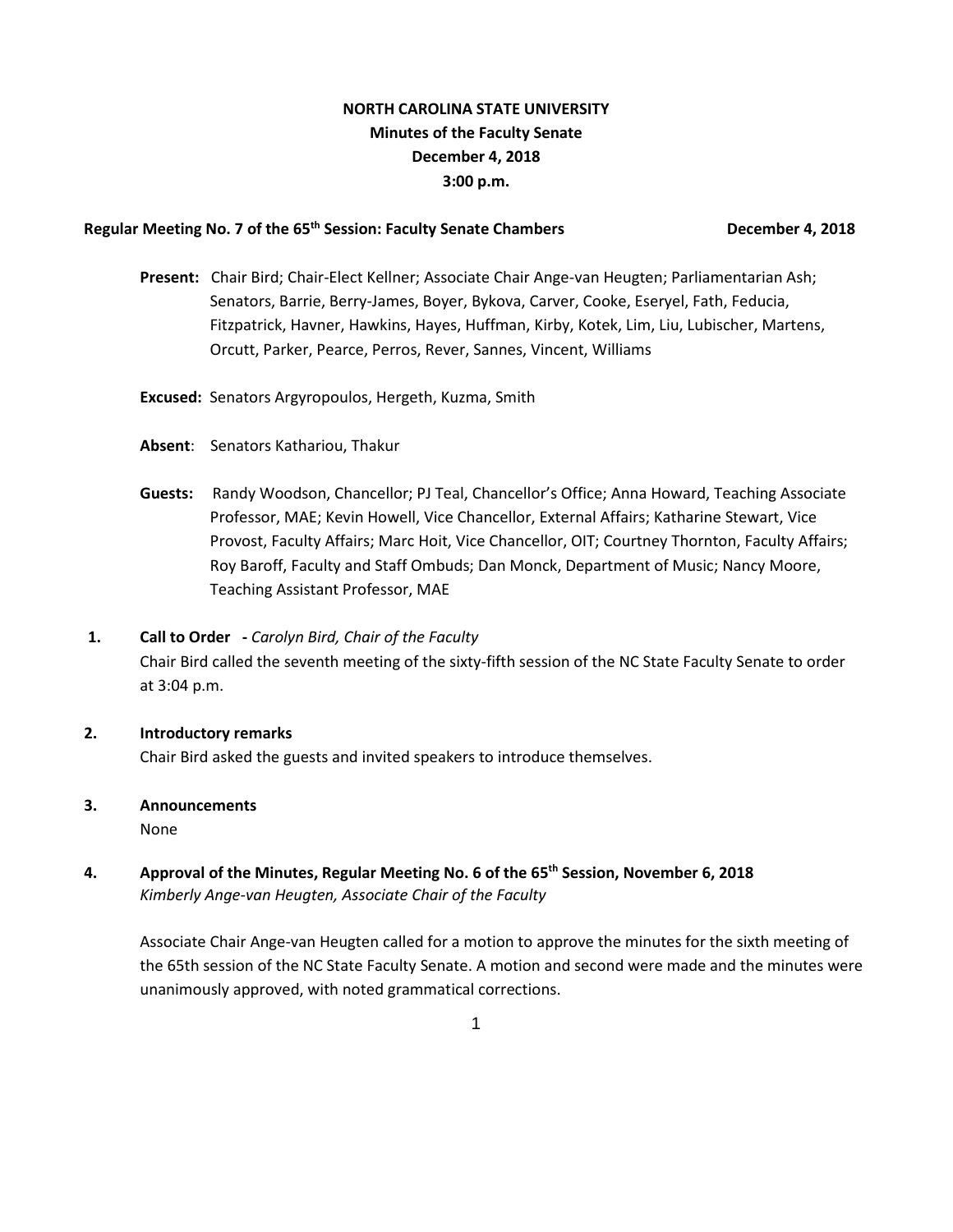#### **5. Chancellor's Remarks and Q/A**

#### *Randy Woodson, Chancellor*

Chancellor Woodson brought greetings to the Faculty Senate and reported that at the last meeting of the Board of Trustees in November, the Board approved a recommendation for tuition increases for the campus. "As a reminder, this is just one step in the process; it has to go to the Board of Governors, where they will act on this in a subsequent meeting." He added that "the Board gave us instructions to not have any increases in undergraduate resident student tuition, so that is still flat. This will be the third year in a row that there is no increase for undergraduate resident students."

Chancellor Woodson stated that the following has been recommended to the Board of Governors: 3% increase for undergraduate non-residents, which is the lowest in probably five years for out-of-state students; a 2% increase for graduate resident students and a 4% increase for graduate non-residents. "There is an attempt to try to adjust prices to market in both of those cases. The revenue generated from that would, for the first time in six years, allow us to put money back into financial aid for undergraduates." He added that about seven years ago, the Board of Governors passed legislation that limited us to no more than 15% of our tuition revenues going to Financial Aid for students with financial need. We were well above 15%."

He continued, "The irony being that the previous Board had insisted that any tuition increase, 25% went to Financial Aid. So we were all above 15% because we were mandated to be above 25%. Then the new Board mandated that we be below 15%." He added that it does not take an economist to determine that those numbers do not add up. He stated that NC State has been above the 15% for six years, but for the first time we fell below that number. "As a result, we can put money back into Financial Aid, which is critical so we can compete for the best students that have significant financial need. We also have the opportunity with the funds that are raised to put money back into the graduate students' support plan, which is critical with the increase in tuition for graduate students. We will also be able to provide the funding necessary for promotional increases for faculty that are realizing promotions this year. Then we will be able to put a little less than one third of the money into accessibility and quality – things like seats and sections." Chancellor Woodson stated that this will go to the Board of Governors for their final act on it and hopefully that will happen in February or March, 2019.

Chancellor Woodson spoke to the Faculty Senate regarding the partnerships that have been formed with eight community colleges, called the C3 program – Community College Collaboration. "This is eight community colleges that we draw heavily from in the transfer pipeline. This is a dual admission program where students actually apply as a freshman at the community college to ultimately transfer to NC State. If they are admitted to this dual program, from the beginning they will get access to NC State advising, which is critical to ensure that they are transitioning to the University." This program has gotten a lot of attention from the Board of Governors and from General Administration, and it will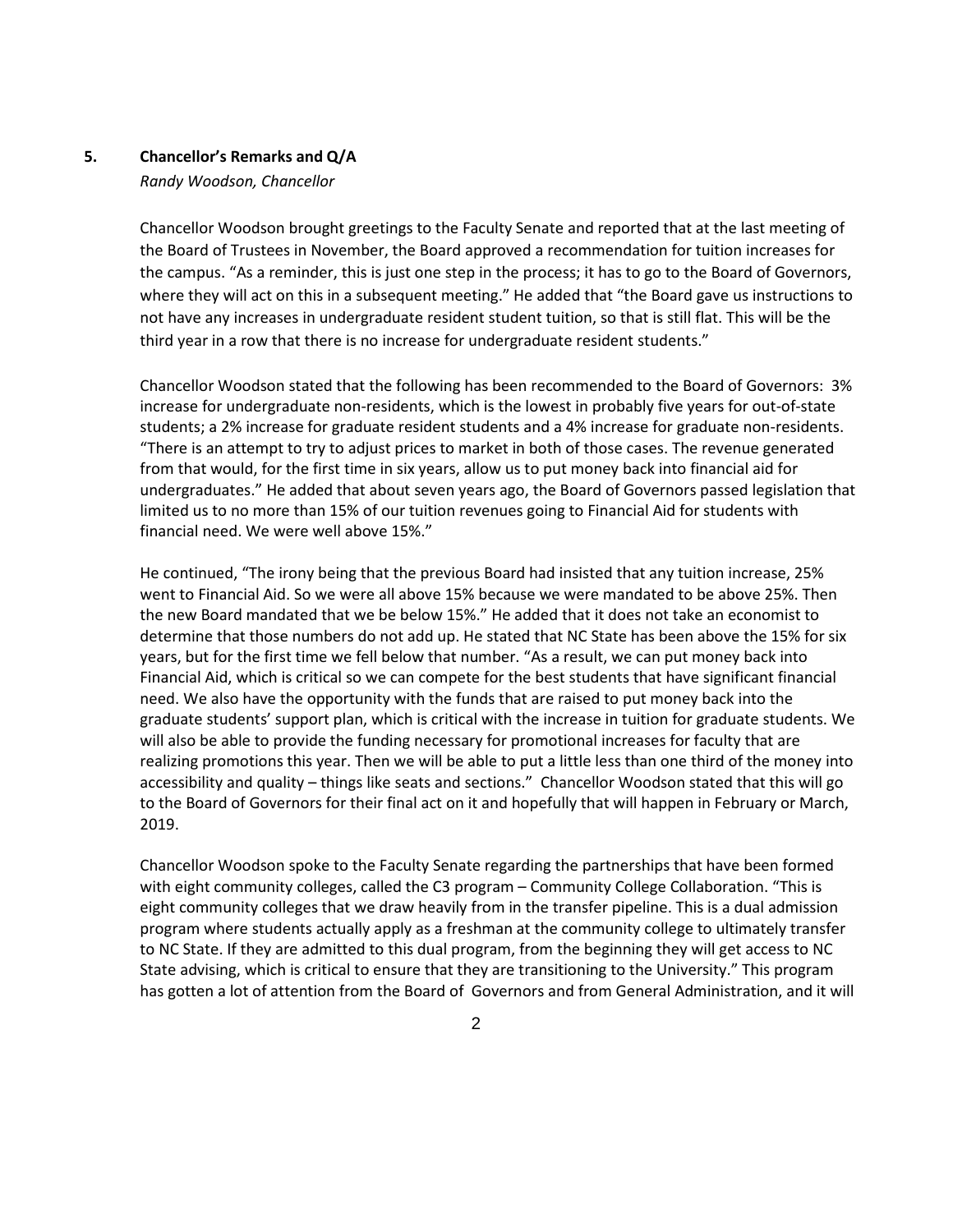be part of the state budget request to seek some funds to help with the increased cost of advising. He added that these funds also provide advisers at the high school level that feed into the community colleges so that young people that might not really envision themselves having an opportunity to land a place at NC State can see a pathway to get here.

Chancellor Woodson added that the other budget priority for the Board will be faculty salaries and raises for state employees that work on our campus, in addition to R & R. "We have fallen woefully behind, not only at NC State, but many of the campuses, in our ability to maintain facilities. We have about \$650 billion in deferred payments now. So the cost keeps going up but somehow we have to tackle this."

Chancellor Woodson shared that UNC system President Margaret Spellings has resigned from her position and Bill Roper has agreed to come in as President on an interim basis. "We will see what the transition plan is. I can tell you this, I am excited about Dr. Roper. I know him well. He serves as the Vice Chancellor and Dean of the Medical School. The reason I am excited about it is because you don't have to explain what a research university like NC State is about; he understands what our faculty do, he understands the cost of a place like NC State. So we start out from a good position, at least in understanding of the key role that we play in the state." That transition will occur very quickly and will begin in early January.

#### **Chancellor Woodson announced the following ranking and faculty recognition:**

The Princeton Review Top 11 list has NC State named as number 11 (up from number 19) in entrepreneurship for undergraduates. "Three years ago we were not on this list at all. This isn't about helping undergraduates start companies, although sometimes that is an outcome of it, it is really about creating an entrepreneurial mindset among our students and our graduates. Companies and large corporations are looking for those skills."

**Walt Wolfram** (College of Humanities and Social Sciences) was named to the 2018 Gov. James E. Holshouser award of excellence for his public service. He is a linguist who studies many things – including many of the dialects associated with North Carolinians across the state. His most recent work that has gotten a lot of acclaim is his work on African American dialects in North Carolina, the south and across the country. His documentary, called *Speaking Black in America*, received national attention and brought a lot of good attention to NC State."

**Jennifer Kuzma**, (College of Humanities and Social Sciences) was just selected as a Fellow of the American Association for the Advancement of Science. "She is phenomenal co-director of the Genetic Engineering and Society Center and it is great recognition for her."

**Richard Kim** received an R.J. Reynolds Tobacco Company award of excellence for teaching research and extension in the College of Engineering. "Dr. Kim is a leading scholar in asphalt who works on efficiency and productivity of asphalt, a critical material for our country and the world."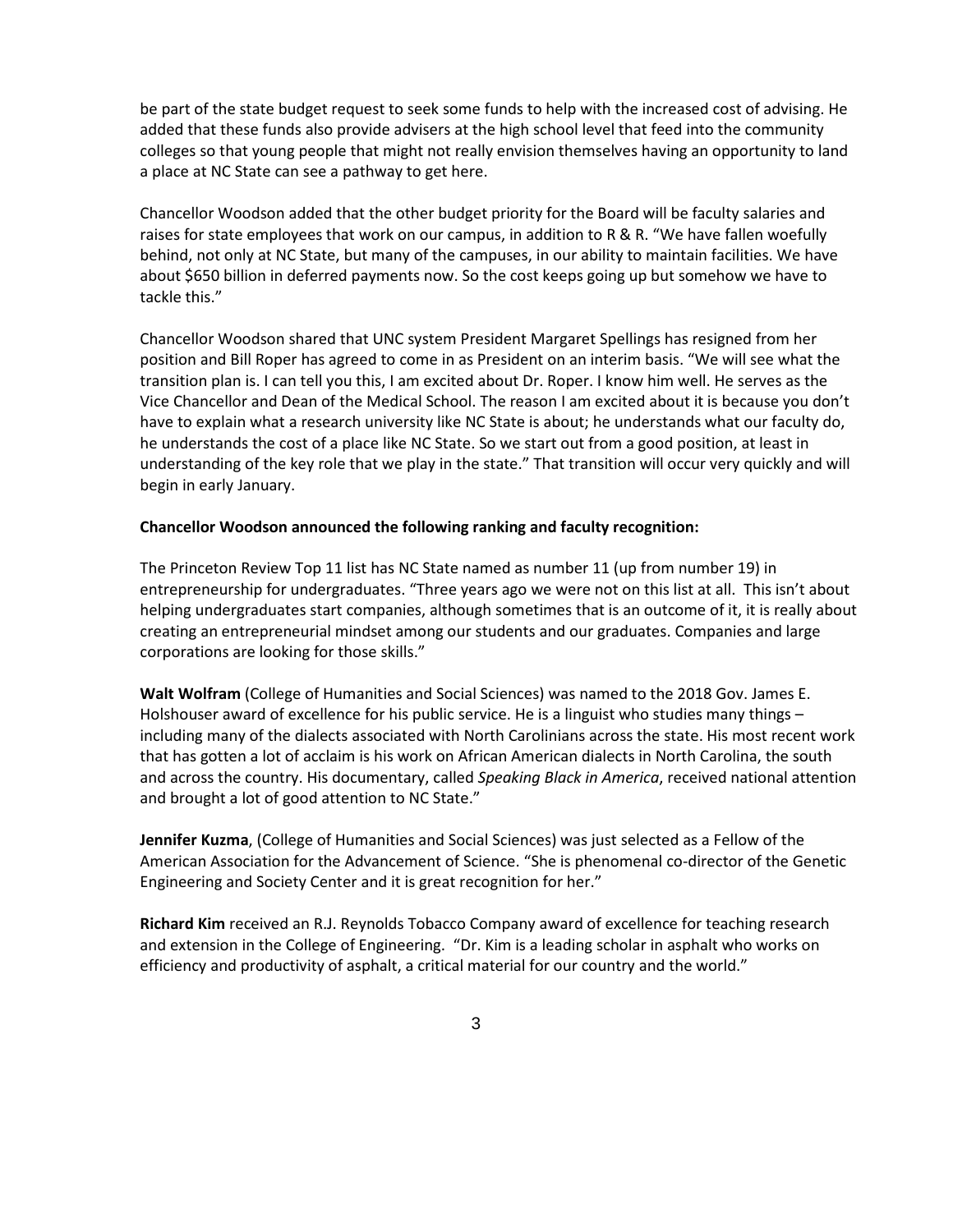#### **Questions and Discussion**

*Chair-Elect Kellner:* Regarding the Community College, C3 plan, has there ever been any talk about placing students who are at a level of entry to NC State but for whom there is not space, in other schools in the system, with a guarantee that if they maintain their grades they will be admitted to NC State? Students have the option, the path to citizenship in the NC State degree community, which many would have up front but there just was not space. Has there ever been talk about that kind of thing?

Chancellor Woodson responded yes, but it gets complicated by the need to manage your enrollment. "If we told everyone that if you do this, if you achieve at this level at any university in the UNC system and at that level you have the right to transfer to NC State, we could be overwhelmed. There have been a few campuses around the country that have done things like that, such as the University of Central Florida, which has grown beyond their capacity because of making commitments that they cannot live up to. We try to enter these things carefully and thoughtfully so that we can continue to manage our enrollment. If you're focusing all of your attention on students transferring into the University, it changes the dynamic of the faculty dramatically and the courses that we teach. You don't go into it without your eyes being open, at least in my view."

*Chair-Elect Kellner:* So the dual admission plan must plan two years down the line?

Chancellor Woodson responded, yes, it is. It is also a very limited scale program.

Provost Arden commented that we have about 80 - something students who have signed up for this year.

Chancellor Woodson added that the goal is to try to give people some clarity on different pathways to get here, because there is so much demand - 30,000 applicants for 4,500 spots. "Particularly for areas that are under-enrolled that have capacity. The spring applicants that we have done; that's not been open to the College of Engineering because they are full. We are reluctant to just give a blanket "if you do this it's going to be fine" because we could be overwhelmed with interest."

*Senator Huffman:* You mentioned the seats and sections funding – that went away two years ago, at least from all of our budgets. Is that coming back or is this a new approach?

Chancellor Woodson responded, No. "When you look at quality, there will be a portion of the money that the Provost has to sit there and think about what can he do. We are going to have to do something because we are going to have another freshman class that is above what we were counting on."

Provost Arden added that there is always a portion of tuition receipts that are set aside for what is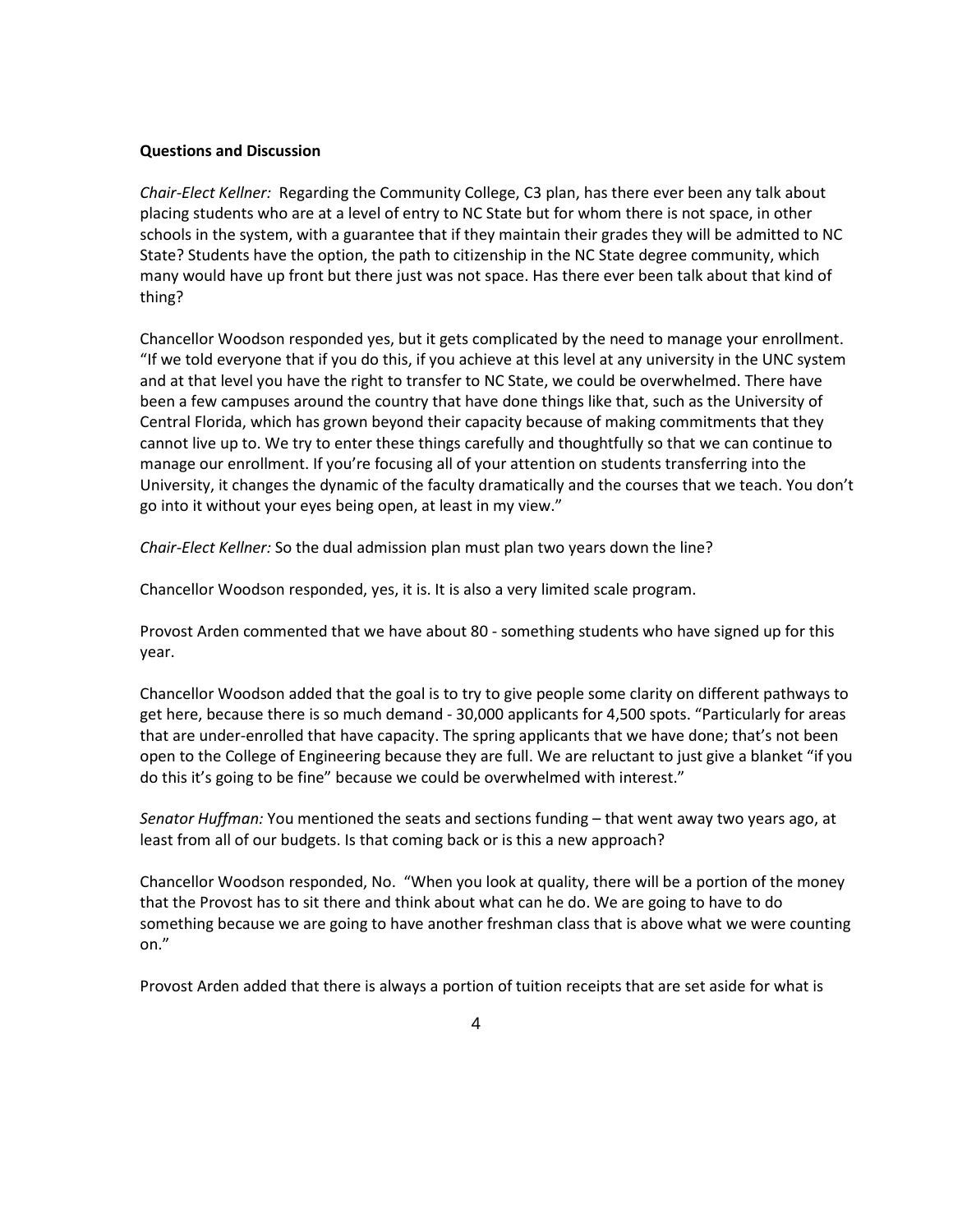generically called (inaudible) and accessibility. "Historically, it would be one of the ways we would fund seats and sections. We still look at that money for enhancing the student experience, predominately the undergraduate student experience. Seats and sections will be approached a little differently now. It was historically one of the ways that we would find money to hire additional faculty and proliferate some seats."

### **6. Provost's Remarks and Q/A**

*Warwick Arden, Executive Vice Chancellor and Provost*

Provost Arden brought to the Faculty Senate an announcement from Amy Jinnette regarding Honorary Degree nominees. "The honorary degree is the highest honor university bestows and we are always looking for great nominations. I have asked each Dean to make sure each college has at least one nomination. Anybody who is on faculty or a staff person can nominate a person for an Honorary Degree. Go to go.ncsu/honorary-degrees to start the process."

Provost Arden stated that the end of fall semester is usually the time that he and the Chancellor give the annual strategic plan report card presentations. He told the Senators that if they would like the full presentation that he will make sure that happens. "You could also go to the office of institutional planning and research website and look under ALM presentations and find the full presentation there."

Please see the presentation here: [https://oirp.ncsu.edu/wordpress/wp](https://oirp.ncsu.edu/wordpress/wp-content/uploads/2018/11/2018-November-ALM-Presentation.pdf)[content/uploads/2018/11/2018-November-ALM-Presentation.pdf](https://oirp.ncsu.edu/wordpress/wp-content/uploads/2018/11/2018-November-ALM-Presentation.pdf)

"You will recall that for each of our major goals we have specific numerical endpoints that we are looking for. You will find graphs that chart where we started. Our benchmark year was the 2010-2011 year and the final point we are looking for is where we are in 2020. It is great to see that on many of those variables, we have actually met or exceeded our goal two years early. He encouraged the Faculty Senate to go look at the data."

He added that there are currently a couple of five-year comprehensive leadership reviews going on; Mary Lelik's review and also Dean Jeff Braden from the College of Humanities and Social Sciences. "Please do participate in these reviews. They are very important and the Chancellor and I take them very seriously."

Provost Arden reported that there are a number of leadership searches going on. "I am pleased to announce the appointment of Greg Raschke as the Senior Vice Provost and Director of Libraries." Other searches include the Poole College of Management search, which will begin moving forward in the early part of 2019.

Provost Arden shared that within the last week, working with the Chancellor and Brian Sischo, we were able to establish, through the generosity of Dr. Jim Goodnight, four more distinguished faculty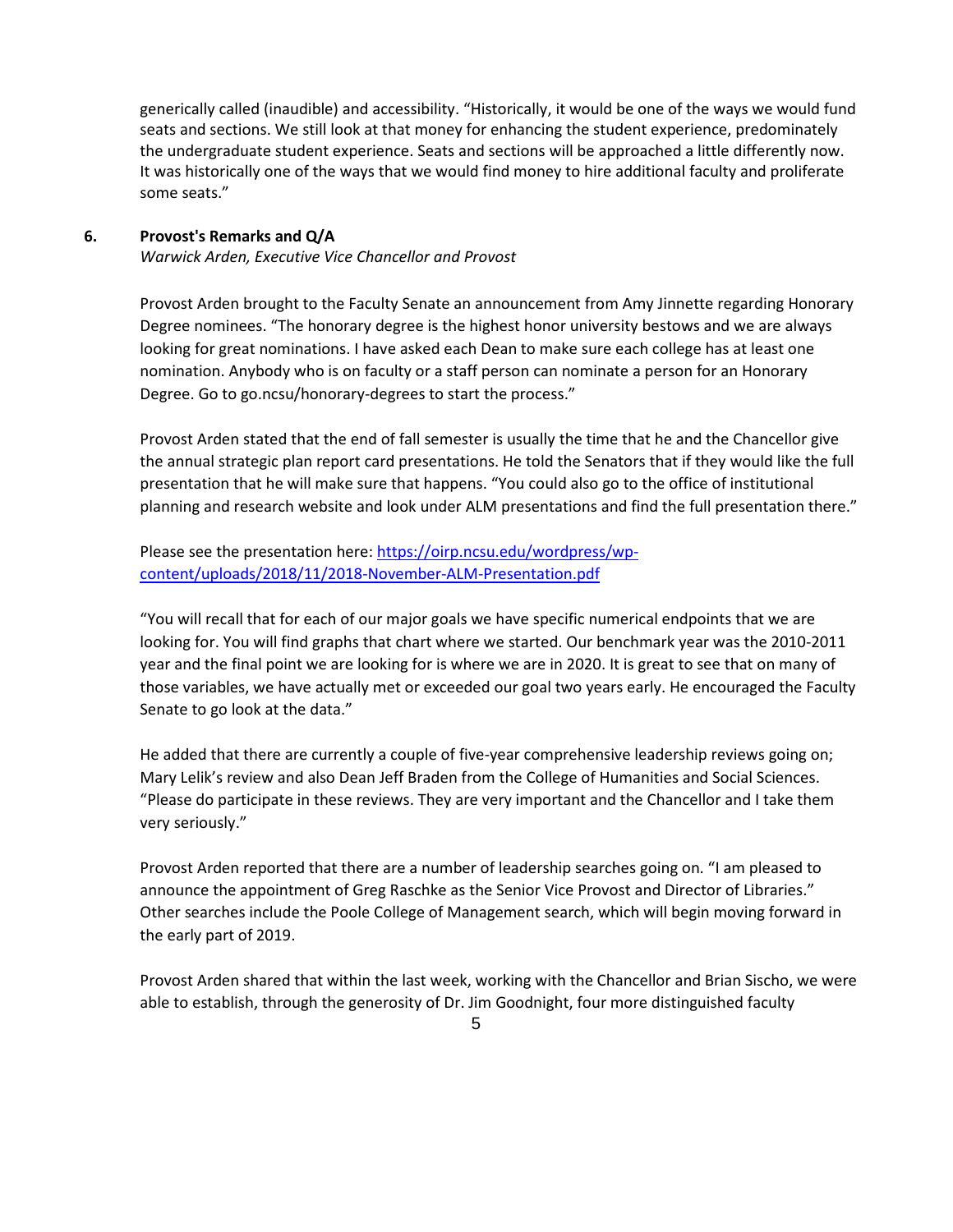positions at the University. "So this is two distinguished Chairs and two distinguished professorships. The Chairs are in Molecular Toxicology and Quantum Computing; the distinguished professorships are in Geospatial Analytics and Artificial Intelligence and Machine Learning." Dr. Goodnight gave \$2 million for each of those Chairs and that will make the endowment around \$2.6 - \$2.7 million. "Each of those will yield a discretionary expense account of around \$100,000 per year. For the two distinguished professorships, he gave \$1.5 million, which will yield about an \$80,000 discretionary account."

He continued by explaining, "When you form a distinguished professorship or a distinguished chair, that provides in general, enough money for a significant discretionary spending account and sometimes, depending on the terms of the gift, we can also use some of those proceeds toward a base salary. In general, we have to come up with a base salary and startup as separate lines. So two of these I am expecting to do as national searches – Quantum Computing and Artificial Intelligence. The other two will be internal appointments. We are now up to 201 distinguished chairs and/or professorships. This has been a major goal, which was to really build capacity in endowed distinguished professorships and chairs. This is an area that we have done extremely well in. Many thanks to the Chancellor and Brian Sischo and others who have worked very hard on this."

Provost Ardent also reported that he recently returned from the Emerging Issues Forum in Asheville, the first forum held outside of Raleigh in 32 years. "Under Leslie Boney's leadership, we decided to go to a different format, which is rather than having one big forum and a completely different theme every year which is hard to keep up with, we would have an overarching theme that spanned about a three-year period. This time it's "Reconnecting Across North Carolina"." He further noted that the format is going to be two meetings per year, or six total meetings on this theme. Three of the meetings will be held in Raleigh and the other three are going to be across the state; one in Asheville, one in Charlotte, and one in Greenville. This was extraordinarily well-received by the folks in Asheville. "This model really speaks to getting out around the state, engaging stakeholders from around the state, taking input from local communities rather than simply being a Raleigh-centric event. It was a great start to this three-year engagement."

#### **Questions and Discussion**

*Senator Pearce:* What were your biggest disappointments in the Strategic Plan?

Provost Arden responded that so far, the biggest disappointment is the number for new faculty growth. "We had said in 2011 that we would grow our tenure/tenure track faculty somewhere between 300 and 350. What we really didn't take into account were the demographics of our faculty and how many would be retiring or recruited away. So the figures are that while we have only a net gain of around 60, which is far from our 300 or 350, in the last seven years we have hired 480 tenured/tenure track faculty to make that gain of 60. What that means is that we have turned over more than one-third of our tenured/tenure track faculty in a seven-year period, which is really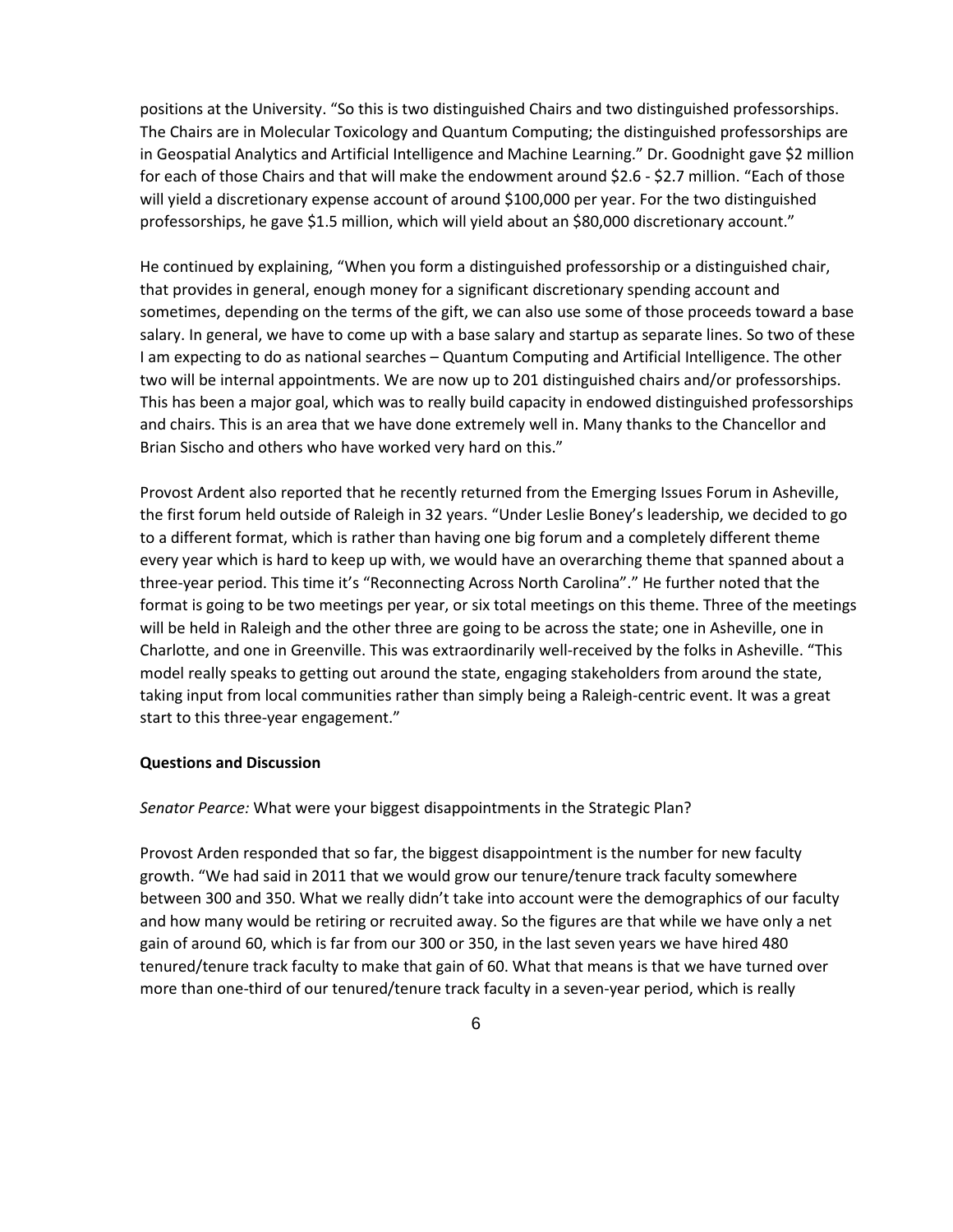massive. Between the Deans and myself, in the last two years we are spending about \$30 million on startup. We are recruiting in some extraordinary faculty, we are trying to give them really good startup packages, and I think the fruits of this will be borne out five or ten years from now. We are already starting to see it in our external research receipts. So yes, we didn't hit our 300 or 350, and we're not going to, but when I look at it I can't say I'm displeased because I know how hard everybody has been working to recruit and retain extraordinary faculty."

*Senator Perros:* These distinguished chairs and professorships - where are they going?

Provost Arden responded that the way this works is Dr. Goodnight has a preference for STEM areas and STEM education, so he has asked himself and the Chancellor to list what we believe to be high priorities. "He will look at those, approve those, and then we will come back and propose specific ones for this current year. Because this is probably going to be ongoing; maybe not four per year but at least a couple per year. So based on these areas, molecular toxicology will be in the College of Sciences, Quantum Computing will most likely be in Computer Engineering, Geospatial Analytics will we in Natural Resources, and Artificial Intelligence, most likely in Computer Science."

*Chair-Elect Kellner:* You mentioned, with regard to the Goodnight bequest, that the Board of Governors had some role in it and it seemed that the amounts changed. Do the Board of Governors add to these monies?

Provost Arden responded yes, there is a Board of Governors matching fund for distinguished professorships and distinguished chairs. "So the way it works is that up to a certain cap being \$2 million, I think, they will give up to a one-third extra. So it's actually a pretty good deal. The lowest level that you can form a full distinguished endowed professorship is \$1 million. If you give \$667,000, the Board of Governors will add the other \$333,000 to make up the \$1 million. Once that is in the pipeline of an endowment, we have the ability to go forward and make the appointment of the individual. When you get up to the \$2 million mark, I think it caps out at \$667,000. So these wind up as \$2.6-\$2.7 million endowments for the chair and around \$2 million for the professorships."

Chancellor Woodson added that this is a program from the state, from the General Assembly, that has been in existence for 11 years. He explained that you get in the que and as soon as the donor has given you everything they committed to, then you get to submit to the Board of Governors and there's a long list of them. "As the money comes in from the state, they fund them. We usually have a dozen or more in the queue waiting to be funded."

Provost Arden added that he can remember a time when we would have maybe two or three in the queue and Chapel Hill would have 100 in the queue. "Chapel Hill would be very very frustrated because it would often take many years to get them matched. So they started to bring their number in the queue down. In the meantime, we are putting 12-15 in the queue and making pretty good progress in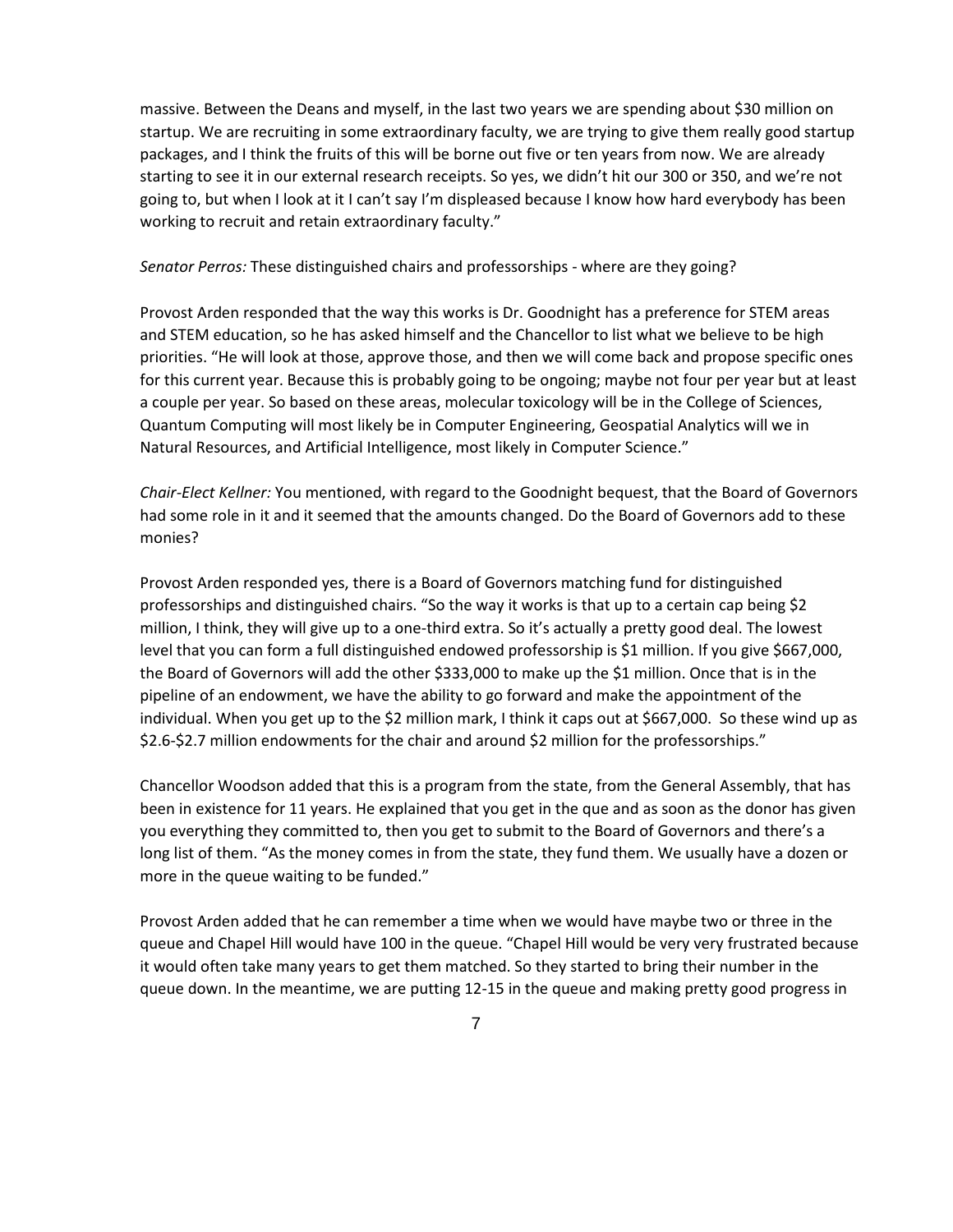getting them matched in a given year. Usually a donor doesn't have to wait more than a year or two before they're matched for NC State.

## **7. Non-Tenure Track Faculty Employment Conditions and Faculty Designation**

*Phil Sannes, Co-Chair, Governance and Personnel Policy Committee Marina Bykova, Co-Chair, Governance and Personnel Policy Committee Committee Members: Donna Carver, Paul Huffman, Barbara Kirby, Jennifer Kuzma, PK Lim, Jane Lubischer, Darby Orcutt, Angie Smith, Steven Vincent, Paul Williams*

The Faculty Senate's Governance and Personnel Policy Committee has been exploring how to improve the status of faculty who are not in tenure line faculty positions. Following extensive conversations within the Committee and with University leadership the Committee has formulated a set of preliminary recommendations. The discussion will allow the Committee to gain feedback from senators to refine the recommendations to be made to the Provost.

Please view the presentation slides here:

## [https://facultysenate.ncsu.edu/files/2018/12/Proposal.NTT\\_.pdf](https://facultysenate.ncsu.edu/files/2018/12/Proposal.NTT_.pdf)

Senator Sannes reported to the Faculty Senate that this presentation is a culmination of two years of work on this issue. "We have received a lot of input, including other colleges and universities who have also contributed."

The committee decided to develop a position piece on proposals and guidelines about how NC State may improve the status and wellbeing of non-tenure track faculty. "We broke this down into three basic realms, and that is Title (what we call people), Rights and Benefits (which are attached to what these titles may bring) and then Strategies and How To Go From There."

With regard to **Titles**, there are issues with the names that we call each other. In that regard:

- 1) It is proposed that all faculty ranks be categorized within two major tracks:
- a) Tenure Track (unchanged with established designations)
- b) Professional Track (previously called "non-tenure" track and part-time)

The professional track will retain existing modifiers (e.g. Clinical, Extension, Teaching, etc.). These changes would minimally alter existing university regulations/policies, but more importantly,

elevate the recognition and appreciation for the important contributions made by non-tenured and part-time faculty. Notably, these title designations would apply to all departments and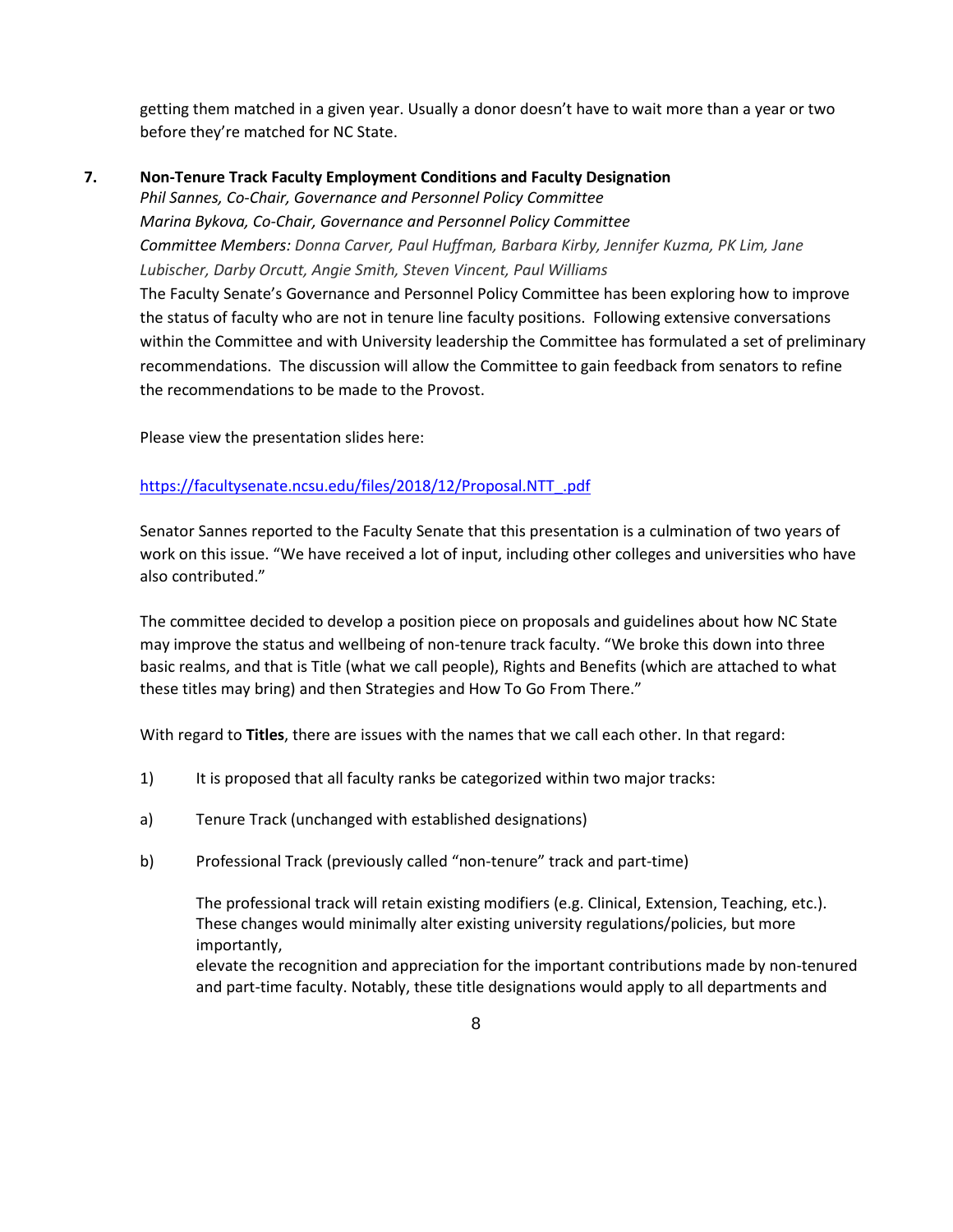colleges.

c) Alternatively, the order of specific titles could be rearranged such that the track "level" appears first and the modifier second. For example: Assistant Research Professor, or Associate Teaching Professor.

Whether these suggested proposals are seen negatively or positively, the goal today is to get feedback from the Faculty Senate.

Senator Sannes asked for thoughts around the idea of promoting the "non"-something title.

*Senator Pearce:* I was confused a little because you told us that professional would not appear in anyone's title, correct?

Senator Sannes responded yes, it would just be a grouping. "Rather than calling them non-tenure track faculty, that group would be gone. This is not a title; this is a grouping.

Senator Bykova added that this is not a title but would be instead of non-tenure track, professional track.

*Senator Pearce:* So basically, it would appear in University documentation.

Senator Sannes responded yes. This would really just be how we look at the generalized grouping and essentially trying to get rid of this "non" title.

*Senator Barrie:* I am not sure how relevant this is but in looking for a parallel term. Tenure track is clearly a track towards tenure; professional track – they are not on a track to being professional. In the College of Design, we hire professionals.

Senator Sannes responded that the distinction here is that it is, in fact, a track because we do promote people within that track. So rather than promoting them within the non-tenure track, it has a slightly different connotation and gives a little bit more substance than being something you're not.

*Senator Berry-James:* I represent a global accreditor in a lot of different work in my field, so we often refer to two different types of faculty as academically-qualified faculty and professionally-qualified faculty. The professionally qualified faculty do not have a terminal degree; they often have an advanced degree or a graduate degree in order to teach in our programs and that type of thing. I don't know if that distinction and definition of how those two types are distinguished helps.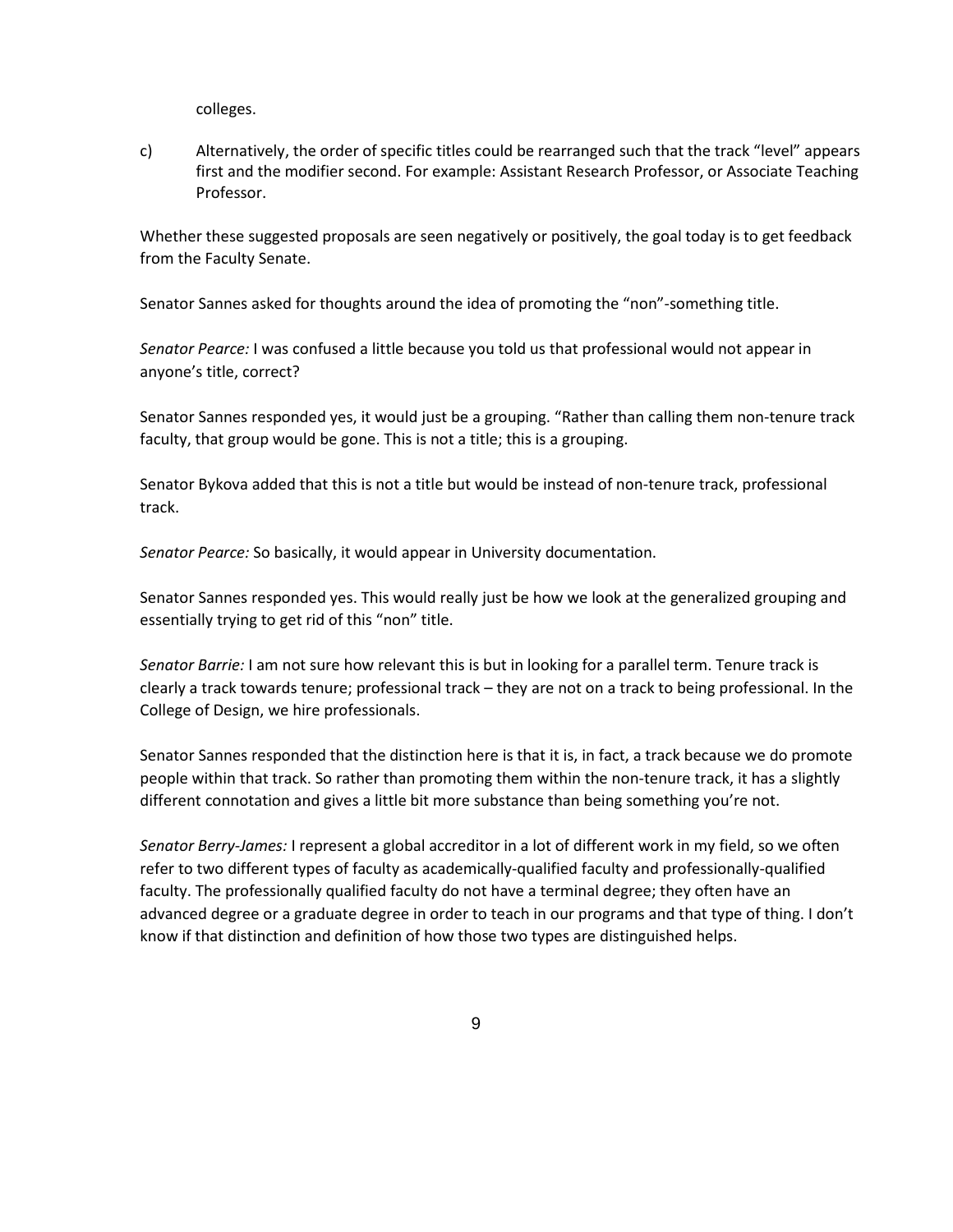*Senator Parker:* I don't think it will work. In my college, we have a lot of people who are academically qualified who are not on tenure track. I think that is extremely common in some colleges.

Senator Sannes reminded the Faculty Senate that this is a first reading of the proposals and that this is not the time to make decisions. We are looking for input.

Chair Bird added that some of the other terms we found in other places included contingent faculty and contract faculty. Those seemed less appealing than using, as a category, professional track. Professional track is used at some other universities as well and of what we saw out there, what did we think had the best representation.

*Senator Parker:* I did like contract faculty; it makes us sound like we are mercenaries. [Laughter]

*Senator Williams:* Tenure track is also a misnomer; it's permanent tenure track. That's the track they're on. Anybody has tenure as a term to their contract, but tenure track faculty is a term that refers to people who are on a track for permanent tenure. So maybe we should change tenure track to permanent tenure track. That's exactly what they are.

*Chair-Elect Kellner:* I congratulate you for wading into this very difficult naming notion. Paul has a good point – it is permanent tenure that we are talking about. But what we have here are terms like nontenure track and tenure track that have sort of frozen into reality over the decades because they exist and people have used them and haven't worried about them too much. As for the titles, they've changed and changed perhaps two or three times in my 15 years here at NC State and elsewhere. So the question that Tom brought up; what is the opposite of a professional? The one phrase you haven't mentioned when you mentioned the alternatives is "Of the Practice." At least when you see that, you have a pretty clear idea of what it means. Many mainly private universities use it. Did you discuss this as an option?

Senator Sannes responded, "Not in those words."

*Senator Lubischer:* That is one of the modifiers. Professor of the Practice is one of the modifiers, like clinical and teaching.

*Senator Parker:* In my school, those are the non-academically qualified.

*Chair-Elect Kellner:* That's what we call Adjunct Faculty.

*Several:* No

[Several speaking at once]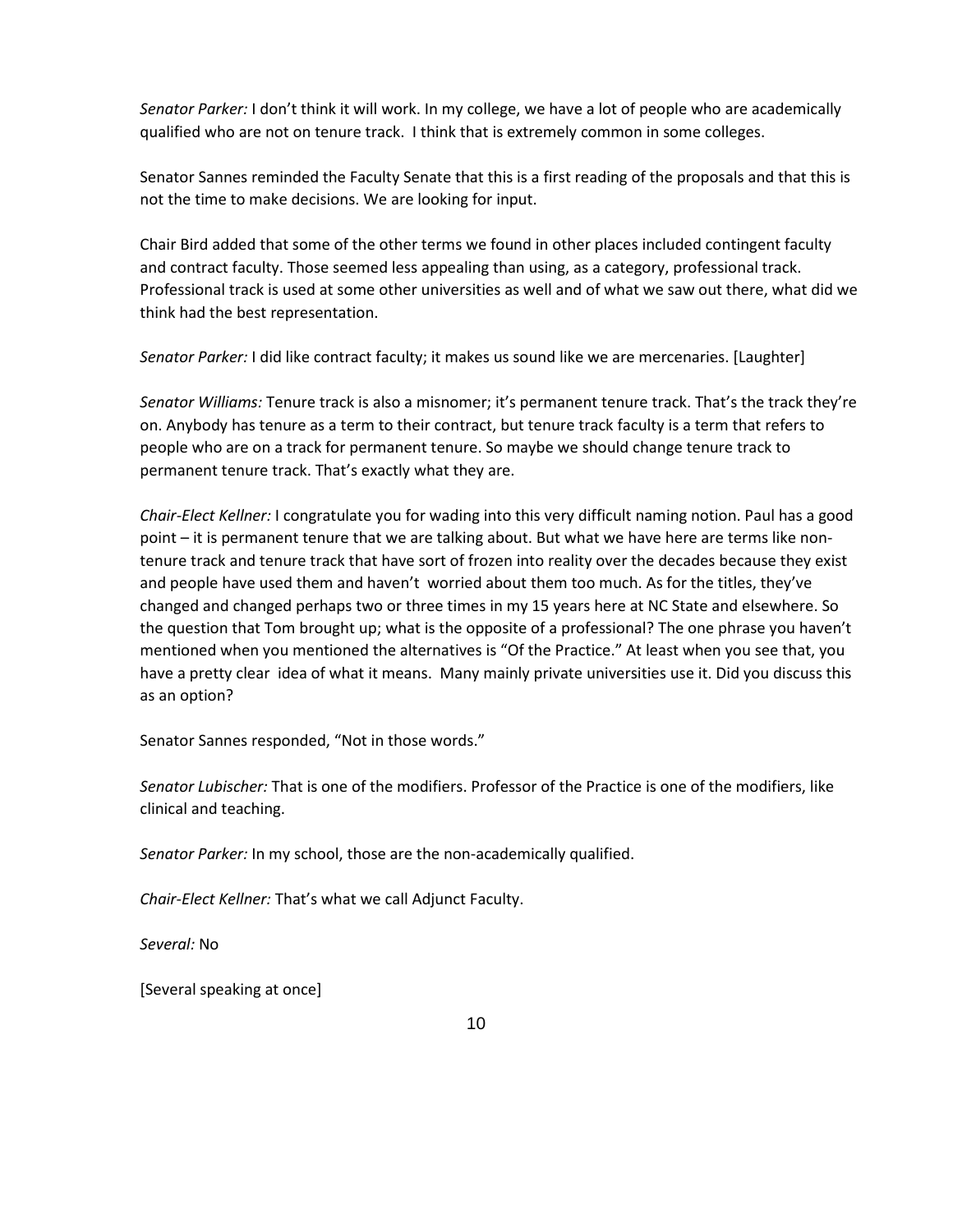*Senator Fath:* At other universities in my discipline, that would be someone who was not academically qualified [Inaudible] but had professional experience, they would be Professor of the Practice.

*Senator Pearce:* I would not be in favor of Paul's suggestion. If we changed tenure track to permanent tenure track, then HR would say we have to put that into all your job categories. Then people would not know what that meant. I think that's a well-known description of the position.

Senator Sannes responded that it is hard to come up with fully inclusive titles for people who fit into every one of these. Professional is one we came up with that might be more on the inclusive side.

*Roy Baroff:* From my perspective, you're on a great track. Some of the visitors I've had over the years would be on this professional track and I think you will find that folks will appreciate this and it will mean a great deal. I appreciate your work on this.

Senator Sannes responded that this is a cultural issue, and one of the goals was to look at this situation of what we call each other and how it fits into the culture of the overall institution, as well as department and college issues as well. This is a first reading and discussion on this and whatever comes out of this, we will reformulate, revisit and look at ways of smoothing out whatever edges need to be smoothed. Please feel free to contact any of us with your thoughts.

*Senator Perros:* I was wondering what prompted this discussion.

Senator Sannes responded that this is no small issue to some of the non-tenure track/professional track individuals. They feel left out of the equation oftentimes, and starting off with the title is part of how we look at our colleagues. I must tell you that coming from the Veterinary College, we have never had this as an issue. Half of our faculty are what we call clinical track faculty, who are professional track individuals. They are a part of all of what we do so it is not an issue. But it's not always that way in other colleges and departments. The Office of Faculty Development also came to us and said they need guidance on this and would like to know how the Senate feels about this.

*Senator Parker:* I think a couple of us on Executive Committee were talking about the order of the titles. I had a student who thought I was the TA (Teaching Assistant).

Senator Bykova: This is the same for Research Assistants; some think these are RA's (Residence Advisers).

*Anna Howard:* One possible downside of rearranging the titles is it gets a little fuzzy when you start talking about people who are Associate Professors in a department. If you put the teaching in the middle, then you may be excluding that.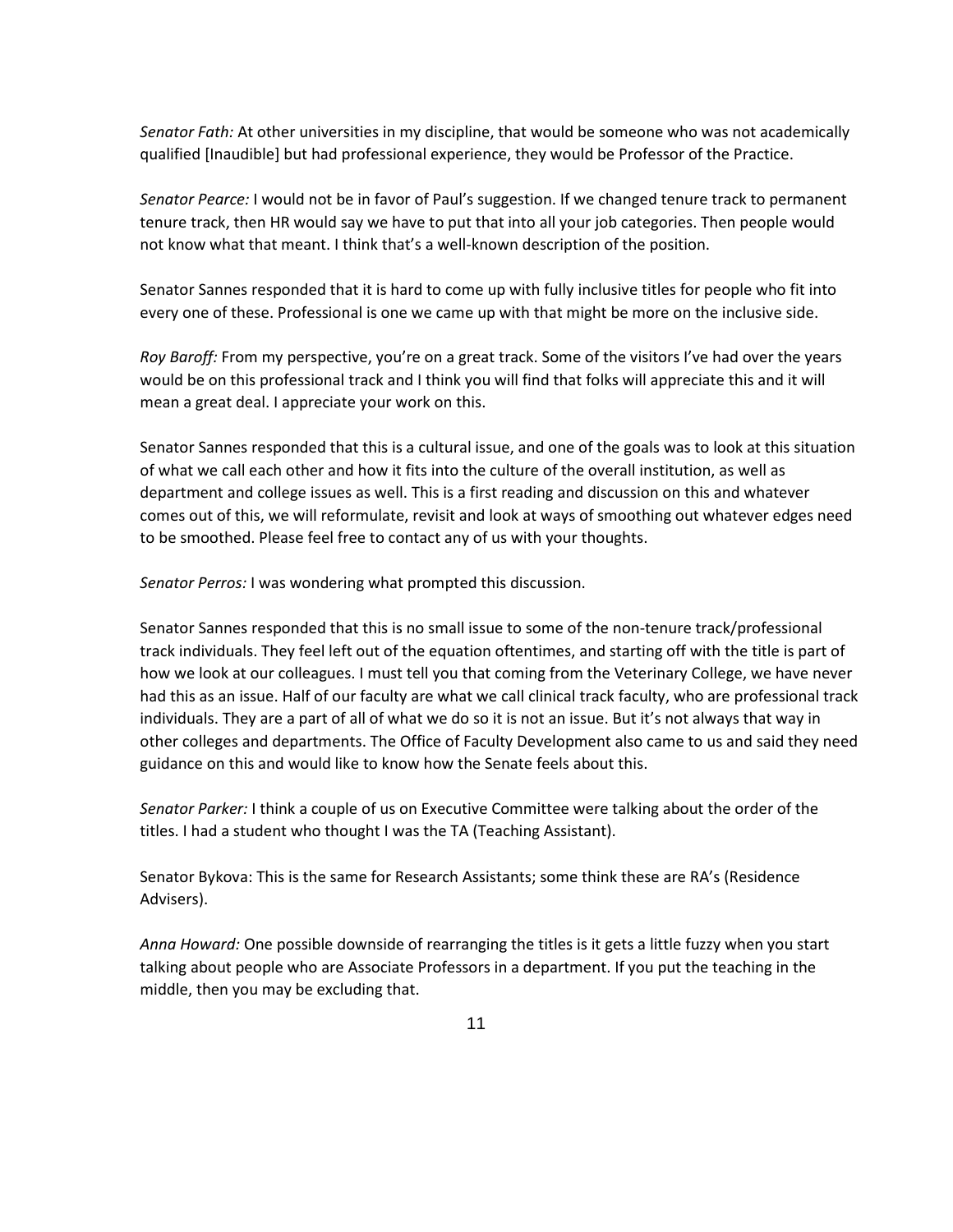Senator Sannes responded that we discussed that and I agree. Keeping the associate, assistant, full professor designation together as part of the title is highly useful.

*Senator Berry-James:* We have a regional accreditor I am assuming. Do they make distinctions between the faculty titles in the way that we are proposing changing them that might make life complicated?

Provost Arden responded that he is not aware of that. The term tenure track is very commonly used but universities vary in what they use for those who are non-tenure track. The Chancellor and I have been approached by faculty personally who are non-tenure track, who would say, "We don't like being non-something." SACS tends to use the term full-time faculty and not full-time faculty. This is also misleading because for us, full time means anyone with a .75 appointment in either track. When SACS is talking about full-time faculty, they tend to be talking about full-time tenure track.

*Chair-Elect Kellner:* One of the issues that has come up for years about the track formerly known as non-tenure, is that it contains so many really different kinds of functions that it is easy to confuse the situation of members of the group. You have said that the professional track will retain the modifier – clinical, extension, teaching, etc. – but have you talked about having separate tracks - a clinical track, an extension track, a teaching track? If you did, would that not help, right off the bat, to clarify and structure that group of contract or fixed term or non-tenure or professional faculty? Did you talk about that possibility?

Senator Sannes responded yes, our initial thought was how do we make some generalized categories. We thought this gave us some flexibility to do exactly what you're saying; in this particular realm they can take out or thos modifiers can then be used in creative ways by departments and by colleges to do whatever is unique to them.

*Senator Hayes:* So it seems that the real driver is to have a descriptor between your rank and your discipline. So I would be an Associate Professor of Nuclear Engineering but someone else would be an Assistant Professor of Research or an Associate Professor of Teaching and then by discriminating their discipline from their rank, keep their rank together and the discipline separate. It sounds like the goldilocks model.

Senator Sannes responded that some of us do that on our own. We will oftentimes add onto that what it is that you do, like you just described. The University may or may not recognize that as part of our real title, but we use it as descriptors in some of our documents. That is a distinction we do have to make but there is flexibility in all of this to do that. Please get in touch with any of us about this; this is still a malleable process.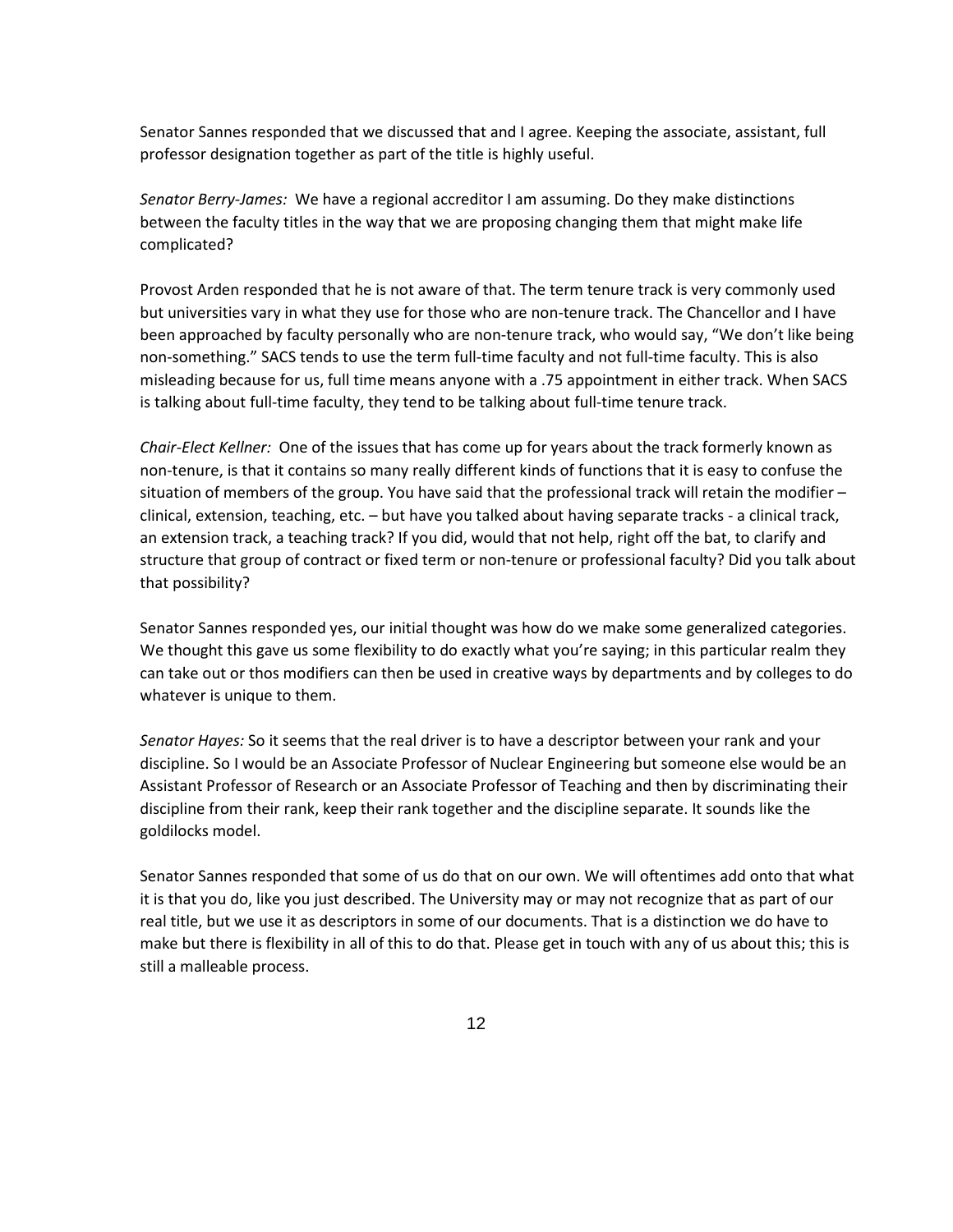#### With regard to **Rights and Benefits**, we are proposing:

- a) It is proposed that voting rights be extended to Professional Track faculty for reappointment and promotion decisions within their track for the appropriate ranks, as is currently done by Tenure Track faculty as members of the DVF for RPT decisions. These voting rights would also apply to department decisions involving curriculum policy, faculty recruitment, and graduate or professional education.
- b) It is proposed that departments appraise of all their faculty (both Tenure and Professional Track faculty) of rules, opportunities, and eligibility relevant to promotion, career development, and incentives.
- c) It is proposed that in hiring practices, a minimum of 0.75 FTE (benefits eligible) be encouraged when possible and appropriate. It is encouraged that regular, periodic equity studies be performed for professional ranks based upon discipline standards.
- d) It is proposed that a minimum level of compensation be established (for both part-time and full-time faculty), based upon a metric of the FTE. It is proposed that the minimum for a full time, 9 month appointment have a salary of no less than \$48,000. It is encouraged that pay ranges on a discipline specific basis be established for the Professional Track.

*Senator Pearce:* Suppose that you have a professional track person who is an Assistant Professor and they're coming up for a promotion to Associate. Is it their recommendation that people who are Associate or Full in the professional rank would have a vote on that as well as the Department voting faculty but they wouldn't get a vote on someone on the tenure track? So tenured faculty would be voting for both but they would not.

Senator Sannes responded that we do address some of that later. I know we discussed it.

*Senator Havner:* I thought adding the various professional track to vote on individuals in their own specialty track was a good idea. As you say, some of the departments are doing that across campus now. So this would be a consistent policy.

*Katharine Stewart:* Right now, the University only recognizes the vote of the "official" DVF; now defined as the tenured faculty, for a promotional vote. Many departments do take a vote of their senior ranked professional track faculty, but when the vote is recorded to us in the Provost's office, it is recorded as the "official DVF votes," so those votes of the professional track faculty don't actually get reported to us because by university policy, they do not count. Some department heads describe, "We took this vote and included all these people and here's how that went down." The concern of some professional track faculty in those situations is that if the department head reports the total vote and then the official vote is recorded on a cover sheet that goes up through process, then when you look at the dossier, you can figure out what the professional track faculty voted. So you violate the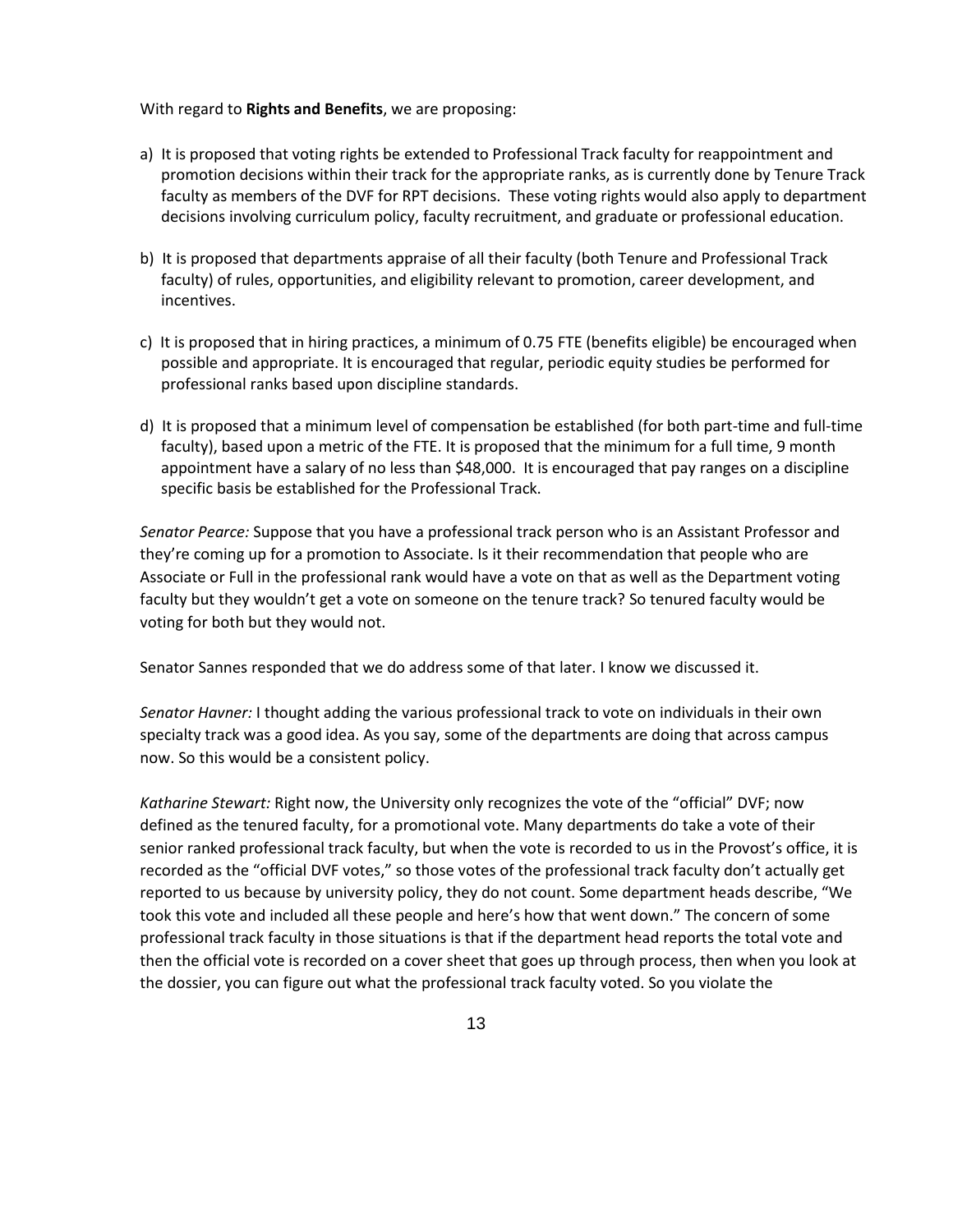confidentiality of the professional track faculty vote, potentially depending on the numbers. So some professional track faculty have noted that their confidentiality is more vulnerable than others.

*Senator Pearce:* Assistant Professors on the tenured faculty would be included in that vote as was recorded by the department head in that letter, but not the official vote.

*Katharine Stewart:* Potentially, yes.

*Senator Pearce:* It would be strange to not ask tenured track assistants if you're going to ask nontenure track faculty. (Several at once) That would be rare.

*Katharine Stewart*: For promotion to associate or for promotion to full, that might be a little different. Your point is a good one. Of course, it is completely different for the department of health and exercise studies and music, which remain primarily professional track faculty.

*Senator Fath:* We are in a unique situation. I have two people in phased retirement right now, but other than that, we are all professional track. Some of these things are happening for us, and as recommendations go forward, I want to make sure current things we are able to do stay protected – like going to faculty meetings or getting kicked out of the voting. Since these two departments are professional track, that means that on this campus, there are disciplines that have no track tenure, which is inconsistent with every other UNC system school and is inconsistent with every other university that I know of.

Senator Sannes agreed that this is a very important issue.

*Senator Barrie:* I totally agree with the spirit of the committee and the recommendations as proposed. We hire a lot of our professional colleagues in the College of Design. It's the content that worries me. This section I divided into faculty full-time, called permanent faculty, responsibilities and administrative discretion. This first category really falls into the faculty responsibilities. Every college is different but I think we should give examples. At the School of Architecture where we work with a lot of our professional colleagues, it's the full time, or permanent faculty, who are best positioned to make judgements rather than assessments on our professional colleagues, because we are typically paired. It would be very rare to have a pairing of professional colleagues. Usually we're all teaching together. So when it comes to discussions, in our case, of promoting from lecturer to assistant professor of practice or associate professor of practice – we have four ranks – it's the full time, or permanent faculty who are really at the best place to do that. Conversely, from the professional side of the house, we regularly invite our professional colleagues to serve on committees and so forth, but there's no expectation that they have the responsibility to do so, because we are not prepared to compensate them. So I worry about, in some ways, an unfunded mandate for our professional colleagues to serve on a committee of which ultimately is only in an advisory role as proposed.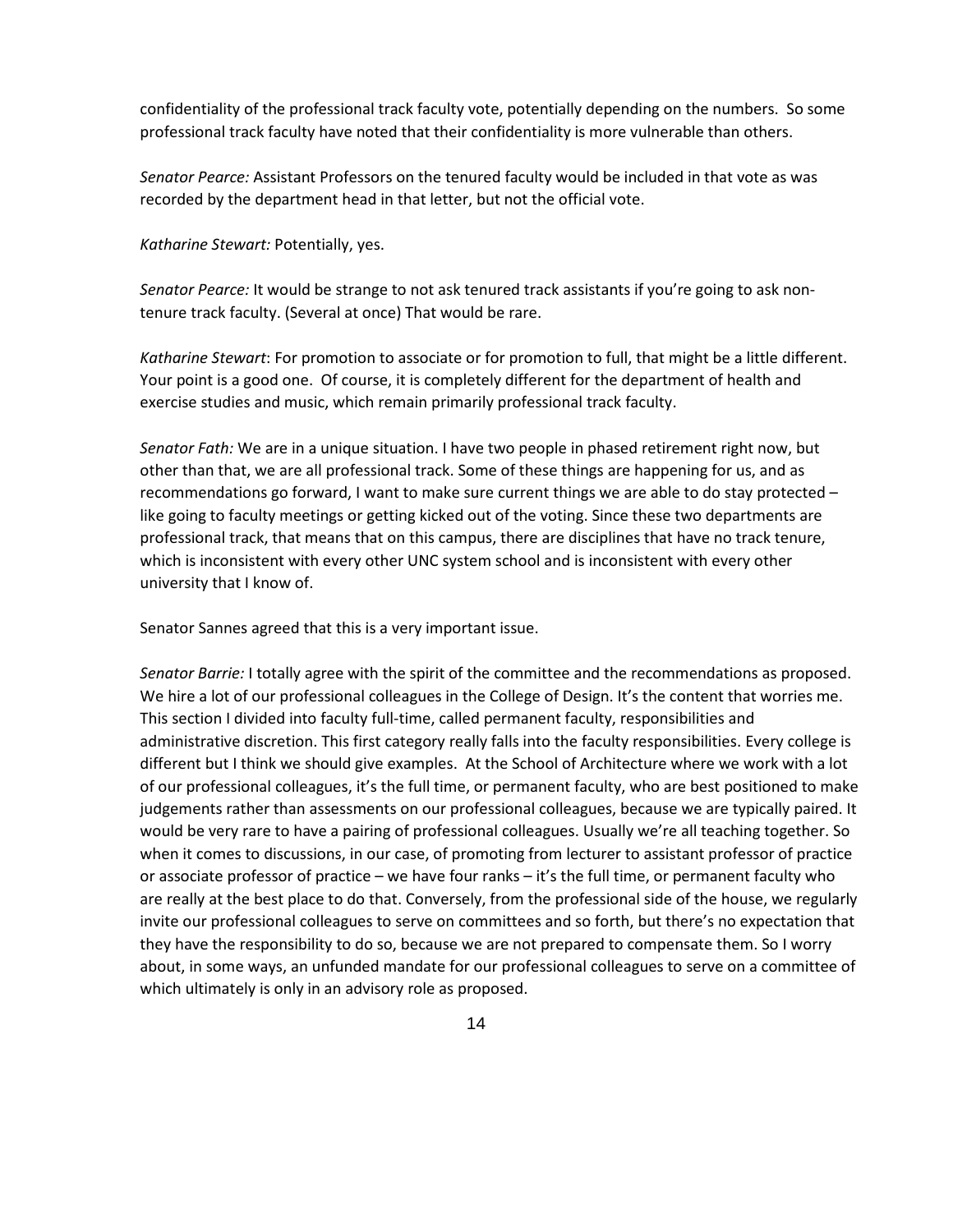Senator Sannes responded that one of the things that was grappled with a lot by the committee through this process is flexibility. The way it exists now, there is this level of inconsistency built around the notion of flexibility. So I agree with you.

Chair Bird added that we have non-tenure track faculty who have continuous employment. They're not on contract, but they're still called non-tenure track. So they're hired into a faculty position, they've been here 20 years and they're not term employees, but yet they're non-tenure track. So are you talking about people who are hired on contract?

*Senator Barrie:* We hire them on a semester basis, so we have colleagues who have been teaching for 20 years for one semester a year.

Senator Sannes responded that as we go further along, you will see that we have some recommendations that may fit. Our goal is not to remove flexibility completely from departments or colleges, but try to develop as much consistency as we can between some of the various university units so that we don't run into what we talked about; we have departments and colleges that have none.

*Senator Havner:* I assume that inclusion of the professional track in the decisions about promotions would be the full time only.

Senator Bykova: This is why I said that we should add that – full time.

*Parliamentarian Ash:* I think it's important to remember the spirit behind this; it's not to make life impossible for departments that have their unique structures. It's to deal with departments where you have these full time faculty members who are integrally involved in teaching and curriculum development, yet they may be frozen out of departmental decision making that is related to what they do. They are very much involved in the department, and yet the department may have policies that prevent them from having a voice in what goes on in the department. So I think it is important to think about those people rather than how it's going to screw up my department where everything is functioning fine and the professional track faculty are happy. The point is more to deal with those departments where the professional track faculty feel disenfranchised and unappreciated and not able to have their voice heard.

*Senator Berry-James:* The NTT faculty are important to the academic discipline, to the campus, to students, to planning, and I also heard the Provost say that in our reflection on the strategic plan we didn't meet the numbers. So I wonder why wouldn't we be advocating for an increase in tenure track faculty, given these full time people mirror, except for title, the work that tenure track faculty do. I do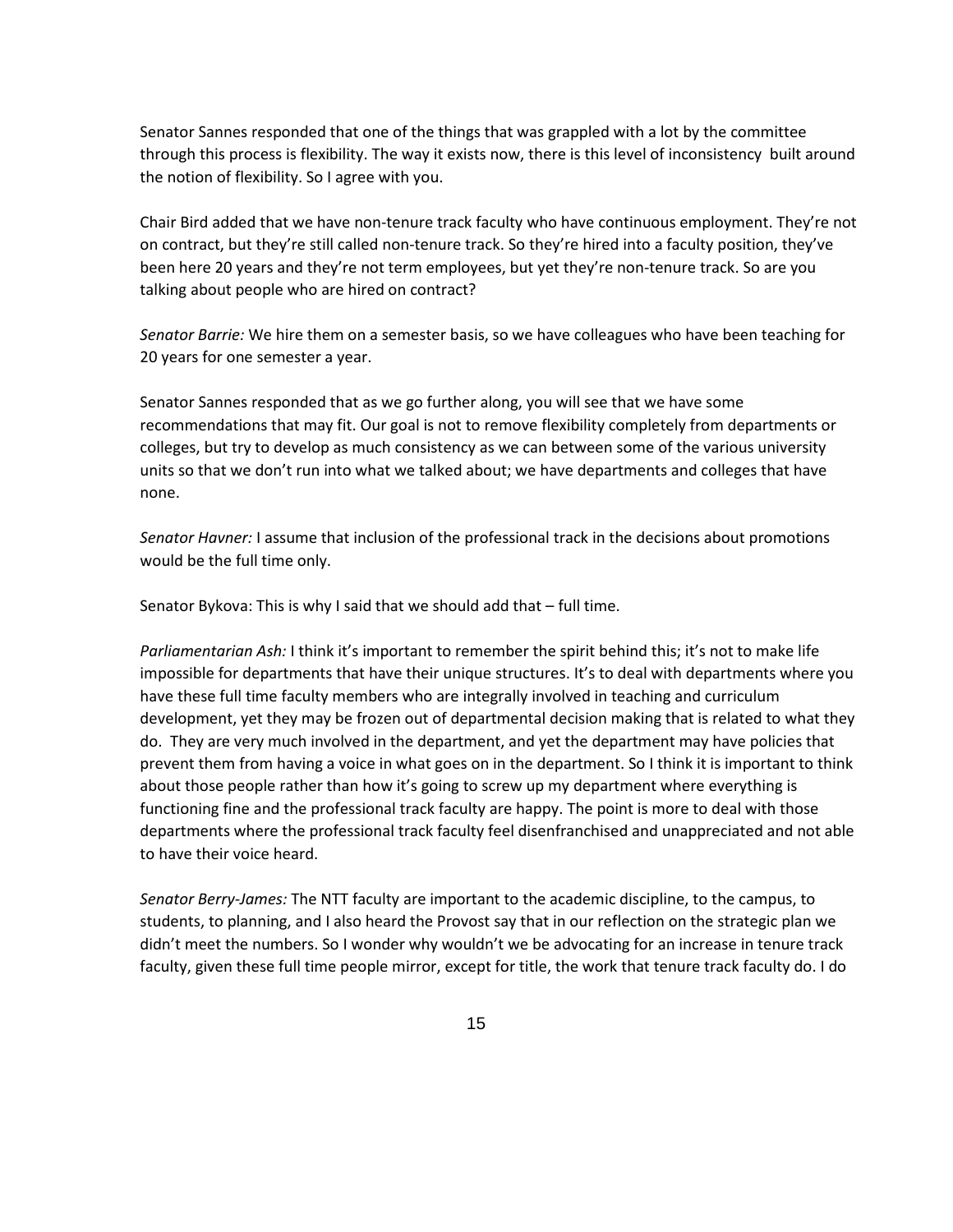not understand if there's no distinction between academically qualified and professional qualified, then why aren't this group of people in tenure track? Why aren't they tenured at the university.

Senator Sannes responded that this is where they came up the third one – to have this very thing happen.

*Senator Berry-James:* But does c) make them tenured?

Senator Sannes responded no, not necessarily.

Senator Bykova: Two things we should keep in mind; not all professional track faculty want to be tenure track.

Several: I don't want it.

Several: Why not?

Senator Bykova: I was surprised but this is what we figured out in our research. Many times tenure is associated with service, with additional responsibilities. For some, they do not want to be tenured. So the assumption that many of us have that all non-tenured want to be tenured is incorrect. The second point – yes, we do have people on the non-tenure track who are searching for a job and would like to have a full time job. This is why we introduced (c. *(see above)* This is what we should keep in mind. This is a surprise for me as well, but not everybody wants to be tenure track.

*Senator Vincent:* In response to the point about tenure, the proposal was not to try to preclude encouraging the university to hire more tenured people; this is simply trying to talk about the conditions within which non-tenure track or professional track faculty exist and have at the university. The other point I would like to make is that some part-time people, NTT/professional track would prefer not to be involved with the administrative parts of the university. We are not trying to mandate that they be involved, but it seems to me that it would be useful for them to have the option of participating if they so desire, and many of them do. We are not trying to preclude the university having more tenure track positions.

*Senator Fath:* There are some people who do not wish to be tenured, but there are some people who would like the option. I would guess that I am the only non-tenured department head at this university. I have a question about the \$48,000 and how that number got determined and to what rank that would apply?

Senator Sannes responded that it came from a study.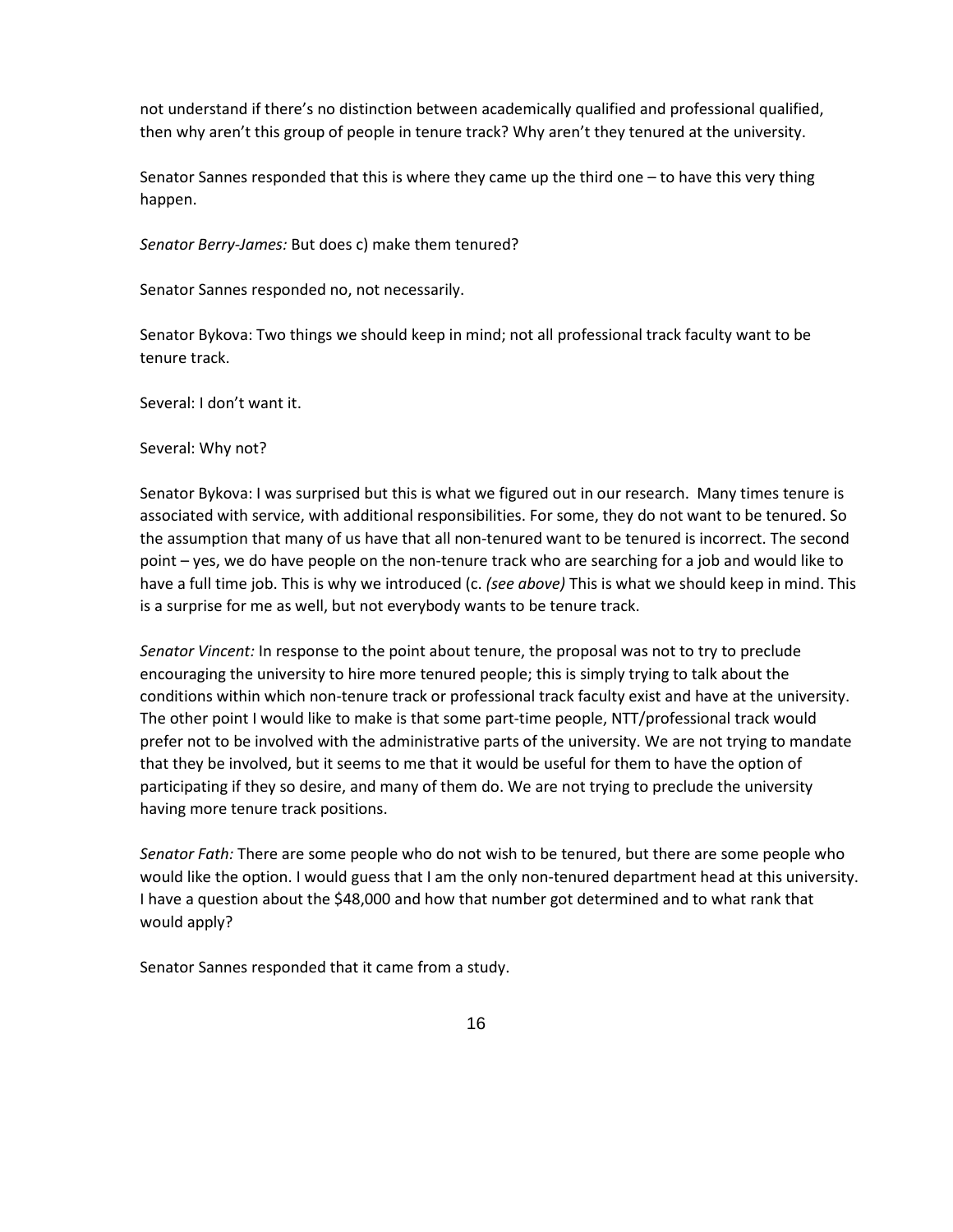Provost Arden added that it was taken from a labor department recommendation under the prior administration, so that the minimum full time salary would be \$47,750. If you remember, we actually put a lot of work into figuring out what this would take at the university. This mostly affected postdocs, but we looked at what it would take to move them \$47,500 or \$48,000. Then the administration dropped it. We decided to go ahead and do that anyway because we felt it was a reasonable fair minimum salary for postdocs and also because Duke and Chapel Hill were doing it so we wanted to remain competitive within the region. Since then, we have looked and there are some full time faculty earning less than that amount of money. This comes out of saying if we're going to have \$47,000 as a floor for everybody for post-docs, then shouldn't it at least be the floor for faculty as well?

*Senator Fath*: Did you talk about rank as well? We have been talking about professorial rank, but in my department, more than half are lecturers and senior lecturers.

*Katharine Stewart:* When you draw that floor the Provost described and you look at the people whose full time salaries are below that floor, they are very much the lecturer/senior lecturer group. There's only a few professorially-ranked full time faculty who fall below that floor – very few. The vast majority are in the lecturer track.

Provost Arden: It is very hard to argue that we should have a floor of \$48,000 for post-docs but we can be paying lecturers significantly less than that. That would be a hard argument for us to make.

*Senator Orcutt*: We had also looked at this because you're looking at a traditional (inaudible) for teaching (inaudible), this comes about to \$6,000 per course.

Senator Bykova: I'd like to avoid this discussion right now because it seems that the courses (inaudible), and this is why. This is the idea but what is important to keep in mind is that it does give flexibility to colleges because what we are saying here or what we are proposing here, is that this is for 1.0 FTE for full positions.

*Senator Fath:* The lecturers in my department are full time people who are sometimes here 30-40 years.

Provost Arden: Let me clarify. This was one of the criteria that you needed to be paid hourly if you were below. In other words, if you are a full time employee making \$46,000, then you needed to be paid hourly. It's actually far less expensive for us to raise people from \$46,000 to \$48,000 than it is to start paying them on an hourly basis because there are many postdocs who are working more than 40 hours per week.

*Senator Pearce:* Faculty recruitment. What did you mean by that in part a)?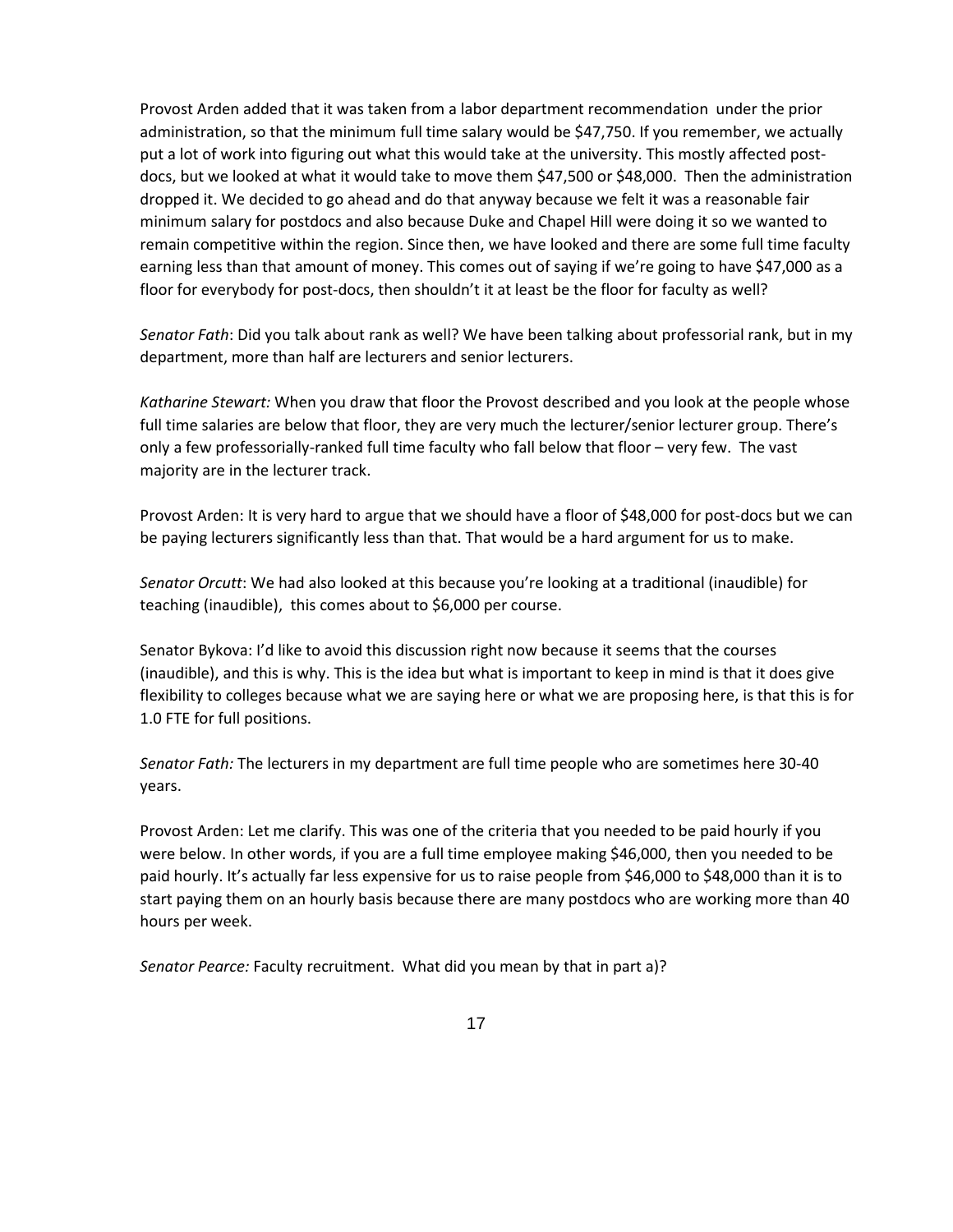Senator Sannes responded that the idea of keeping the decision-making distributed amongst appropriate faculty so faculty feel included. This could be up for debate I suppose, but we were really pushing to try to make this more universal across colleges and departments so there is more inclusion involved. It goes back to the point that Kerry made about full time.

*Senator Pearce:* My concern would be two-fold: we are a research university. I have some very valuable colleagues who specialize in teaching undergraduate courses with no research responsibilities. Do they get a vote on when we are trying to vote on new faculty? The other is, being a department head in the past, is there any problem with people voting who are on fixed contracts?

*Senator Parker:* I've been on a lot of those committees and I just try to do what's best for the college.

*Senator Pearce:* I understand. I was just considering this as a hypothetical. The last question I have is what fraction of student credit hours are currently taught by tenure track faculty?

Senator Sannes responded that this had come up about gateway courses.

*Katharine Stewart:* It is a high proportion of gateway semester hours. So like the really big general education courses, I believe it's more than half of those semester credit hours are taught by teaching track faculty.

*Senator Pearce*: I think that just shows that we have to take this seriously because without them we would be screwed.

*Senator Lubischer:* It's great to have this wide-ranging discussion but we also need feedback on these very specific things. I think the discussion of who gets tenure and who's eligible for tenure is worth having, but I think it is beyond the scope of what we are talking about here. I don't want them to become too combined because that is a very different issue. This is about how we treat these faculty and how we use these faculty. I think there are strategic reasons for hiring faculty who have a high teaching load or a high clinical load who would not be in a position to be competitive for tenure, based on their expectations. You may have a strategic need to hire someone who is going to carry more load in teaching and that will put them at a disadvantage for being competitive for tenure. So unless you wanted the department to have a different discussion about what tenure is about and what it means, I think that's a separate issue. What I would like to see included is that when we talk about strategic planning and our need for tenure track faculty, that departments, units and colleges also think about what is our need for clinical faculty, for teaching faculty, for extension faculty. Because there are strategic reasons to hire in these lines. I would like to see all of these lines of faculty included in that planning in a strategic manner.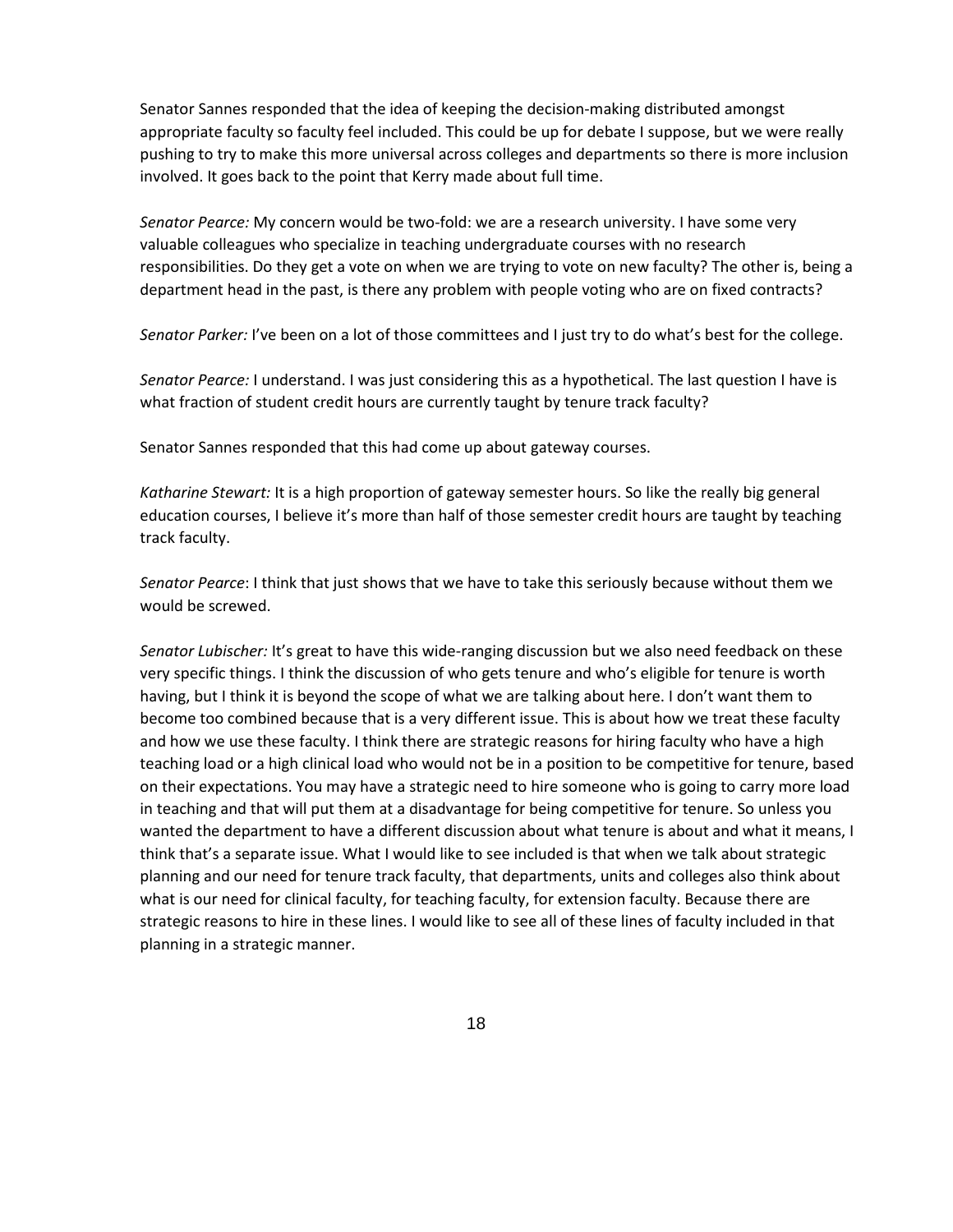Provost Arden: If I can jump in as to why we made a strategic goal of growing tenure track faculty and non-professional track faculty was when we looked back over the last 15+ years of data, we had actually grown professional track faculty very significantly but we had not grown tenure track faculty at all in over 15 years. Going forward, we have gained about 50 or 60 in tenure track faculty, but we have also continued growing non-tenure track. The reason we put emphasis on that is not because we are saying this is so much more important, it's just that one had shown growth and the other had not.

*Senator Williams:* If you want to make these changes then you want the professional faculty to be fully participating members. Most of them don't understand that they have tenure, which means they cannot be dismissed for purposes of personal malice or for discrimination, and they can exercise their first amendment rights. Most of them are afraid. That message needs to be communicated to them – don't be afraid, speak up – because you have tenure.

*Dan Monck:* A specific example that is relative to the departments of music and HES, the regulations allow for the professional track faculty in our departments to vote on promotion; however, the current regulations preclude them from participating at the college level of those promotion decisions when there are no tenure track faculty available. So there is no representation of their discipline at their college level review and promotion, which is a problem relative to the current situation.

*Senator Vincent:* In terms of the compensation issue, this is something that has concerned me for years and years - the minimum wage argument for people who are valuable to the institution. The number of NTT faculty is very large and they teach probably, at least in my school, probably 50% of the contact hours with students. They are extremely important and many have been doing it for a long time. It is a national scandal and at NC State. If you look at the region, Duke and Chapel Hill pay roughly twice as much as we do for the same services in their department. So to move the minimum up to \$48,000 per year, it is the first step in terms of getting toward equity. It seems to it's a no-brainer to move them to this level.

*Senator Barrie:* One thing I would recommend that would be helpful is that this document is predominantly remedies. It needs a preamble that states the problem that it is seeking to remedy and really defines the types of professional colleagues that we are seeking to enfranchise.

*Senator Rever:* We are unique in HES since we are 99% non-tenure track with a couple of phased retirees currently. One of the issues that I see bringing up the salary to \$48,000, which I think is a fantastic thing. But within our department, you're going to have people who have been here two decades who are making just more than that minimum salary. Then you have someone who is brand new coming in at that \$48,000 level. For us, the larger issue for our department would be how do we effectively compensate the rest of the department that have been there for many years.

Senator Sannes responded that they added wording in part c) that should address that.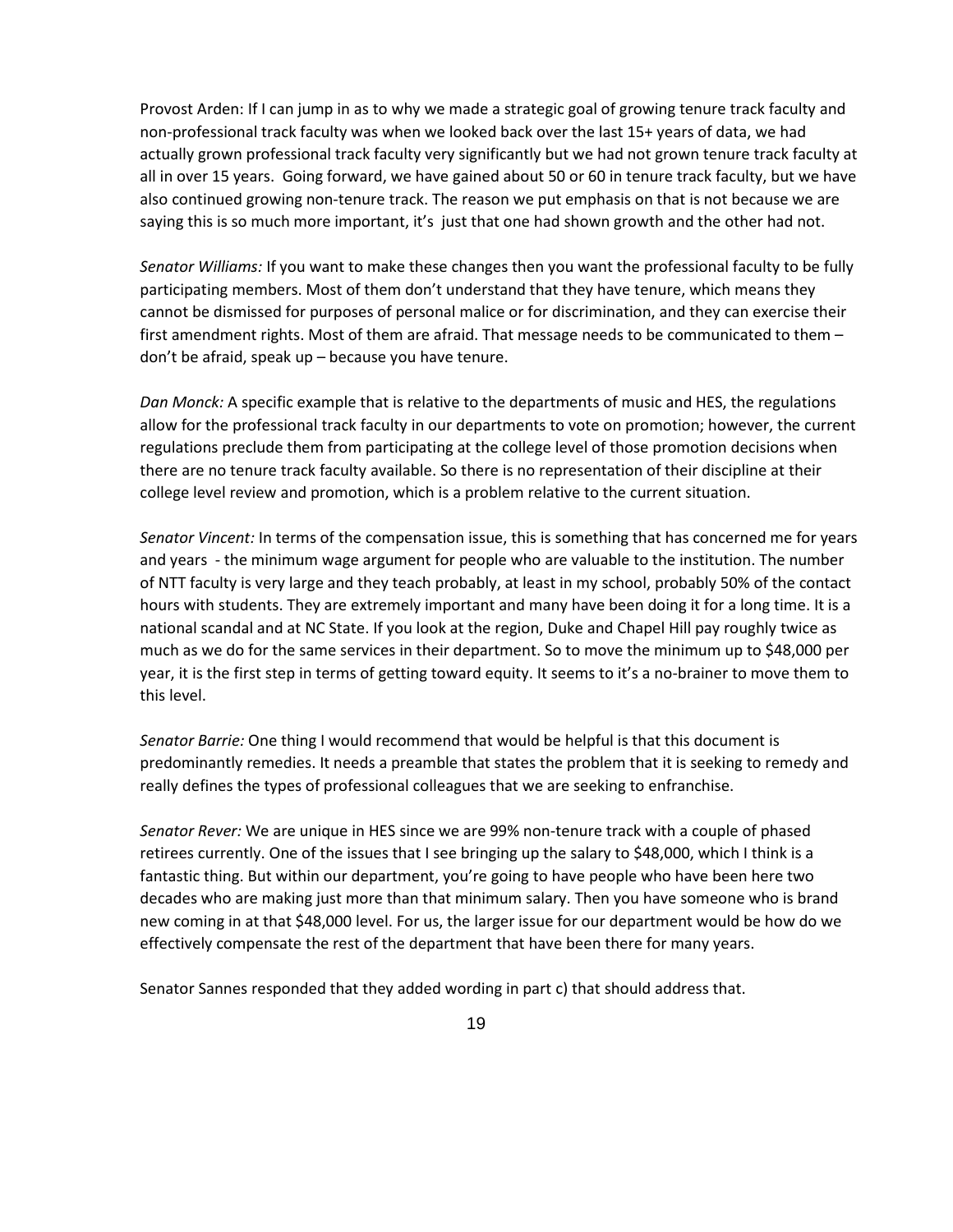Chair Bird added that they have this same issue in the tenure line with salary compression and salary merging – we have that same issue.

*Senator Bykova:* This is not news for us and we discussed it. Another point to mention is what is important for us to keep in mind is that we cannot expect departments and colleges to come up with this amount of money. This amount of money should come from elsewhere. This is one of the main points here. Everybody is enthusiastic about this, but once it comes to the compensation issue, we do not have money. If we enforce this at the departmental level, other bad things will happen like avoiding the hiring of NTT people or at this level. So funding issues are important.

*Senator Williams:* It ultimately is a legislative issue. When the legislature appropriates money for raises, they don't make a distinction between professional faculty and tenured faculty, yet the criteria is based on what the tenure track faculty do. So it may make sense to send our lobbyists to speak to them about this issue.

Provost Arden responded that in recent years, the amount of money the legislature has given us is not that great. We do a lot of this by internal reallocation. I have always been an advocate of moving into the direction of giving a lot of discretion to the department heads about what they value and what they reward without us defining what merit is.

Chair Bird responded that Faculty Assembly has adopted this as a legislative initiative. The situation across the 17 institutions is dire, and some of them are in worse situations than we are.

*Senator Berry-James*: Can we also talk about security for the NTT/P faculty so they don't have to worry about a one-year contract and that type of thing.

*Senator Parker:* My contract is already three years. I started out with two one-years and then switched to a three-year contract.

*Katharine Stewart* responded that the regulations allow for a full time faculty member in one of these five tracks to be continuously reappointed on one-year contracts for 30 years, if the department head wishes to do so. Some departments operate in the way that once a full time faculty member has been in the department for a couple of years, the expectation is that longer term contracts will be awarded because the department head has predictability about what the person's contributions are going to be. Other departments have linked length of contract to rank so that when faculty are promoted from teaching assistant professor to teaching associate professor, they get a longer contract. The regulations permit a rotating one-year contract for as long as the department head wants to keep faculty on a oneyear contract.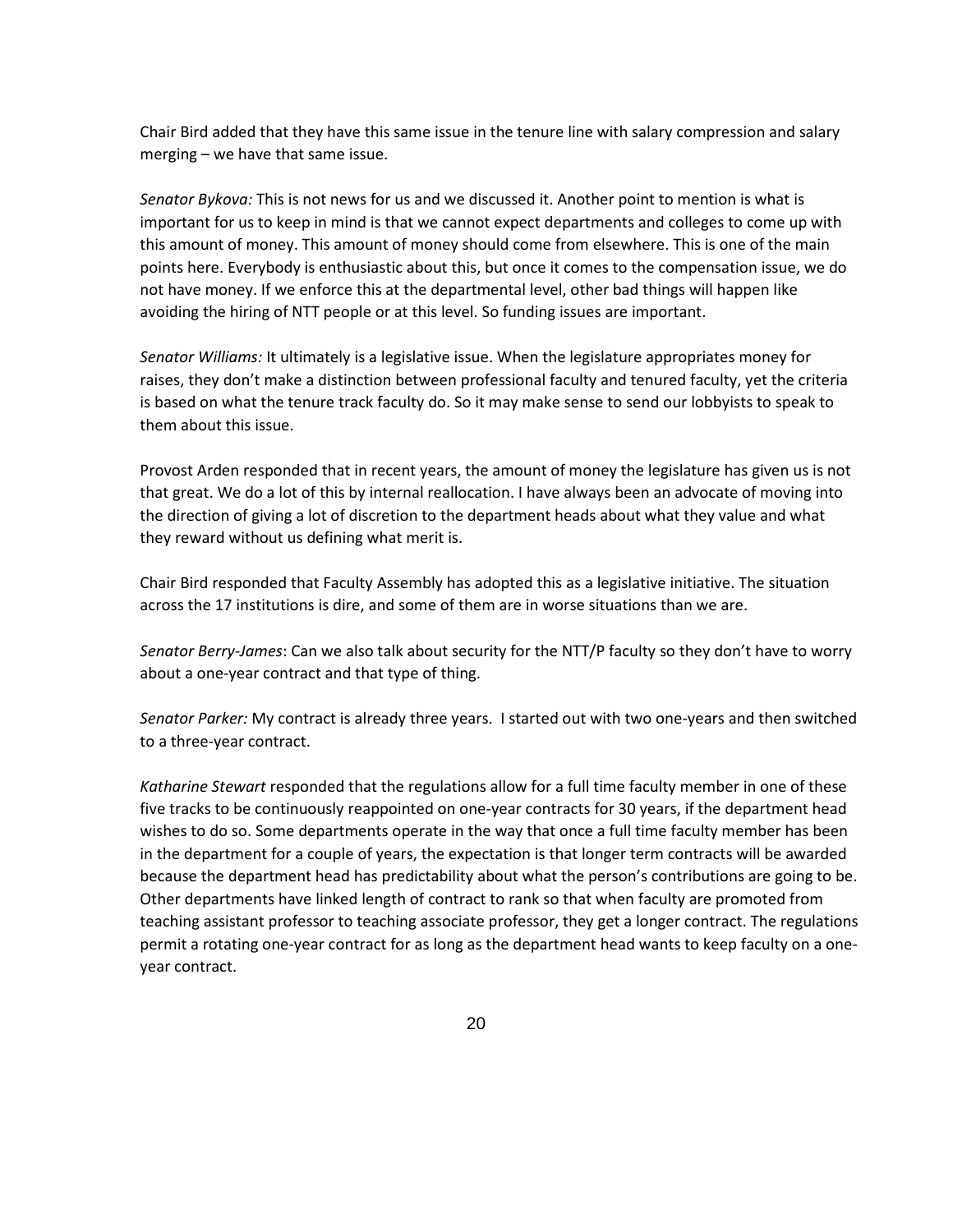*Senator Pearce:* What's the longest contract?

*Katharine Stewart* responded that five years is the longest contract term in these tracks, including lecturers.

*Senator Parker:* One of the things that I have been horrified to see is what we refer to at other universities as adjunct, but that is not the right term here - part time faculty that teach one course who are still considered part-time, despite teaching two or three courses per semester. I think a more strongly worded guideline than "be encouraged when possible and appropriate" is needed in part c ). If you cannot make a real compelling argument, I don't think lack of money should be a good justification for using a part-time faculty member.

Senator Sannes responded that this is actually in the last portion of the presentation – Strategies. We also propose that contract renewals are at least three months prior to the end of an existing contract, and for best practices, and Paul brought this one up, it really should be 12 months in advance – for fairness.

With regard to **Strategies,** we propose**:**

- a) It is proposed that the use of part-time lecturers as a permanent strategy to meet educational goals be discouraged.
- b) It is proposed that departments be encouraged to complete contract renewals at least 3 months prior to end date of an existing (current) contract, with a best practice of 12 months being preferred.
- c) It is proposed that Tenure and Professional Track faculty be included in strategic initiatives regarding faculty as appropriate and necessary to achieve strategic goals.
- d) It is proposed that all Tenure and Professional Track faculty at all ranks be eligible for all relevant departmental, college and university faculty awards.

*Anna Howard*: Are you going to request that the Board of Governors award be available for teaching track faculty?

*Katharine Stewart* responded that our Faculty Assembly delegation has asked, and the answer keeps coming back "No." I don't think that the Faculty Assembly delegation has to stop asking.

Chair Bird stated that the goal of this conversation was to develop a set of recommendations that we could forward to the Provost's office for consideration. How would you like to proceed? The co-chairs of the Governance & Personnel Policy Committee, Phil Sannes and Marina Bykova, would greatly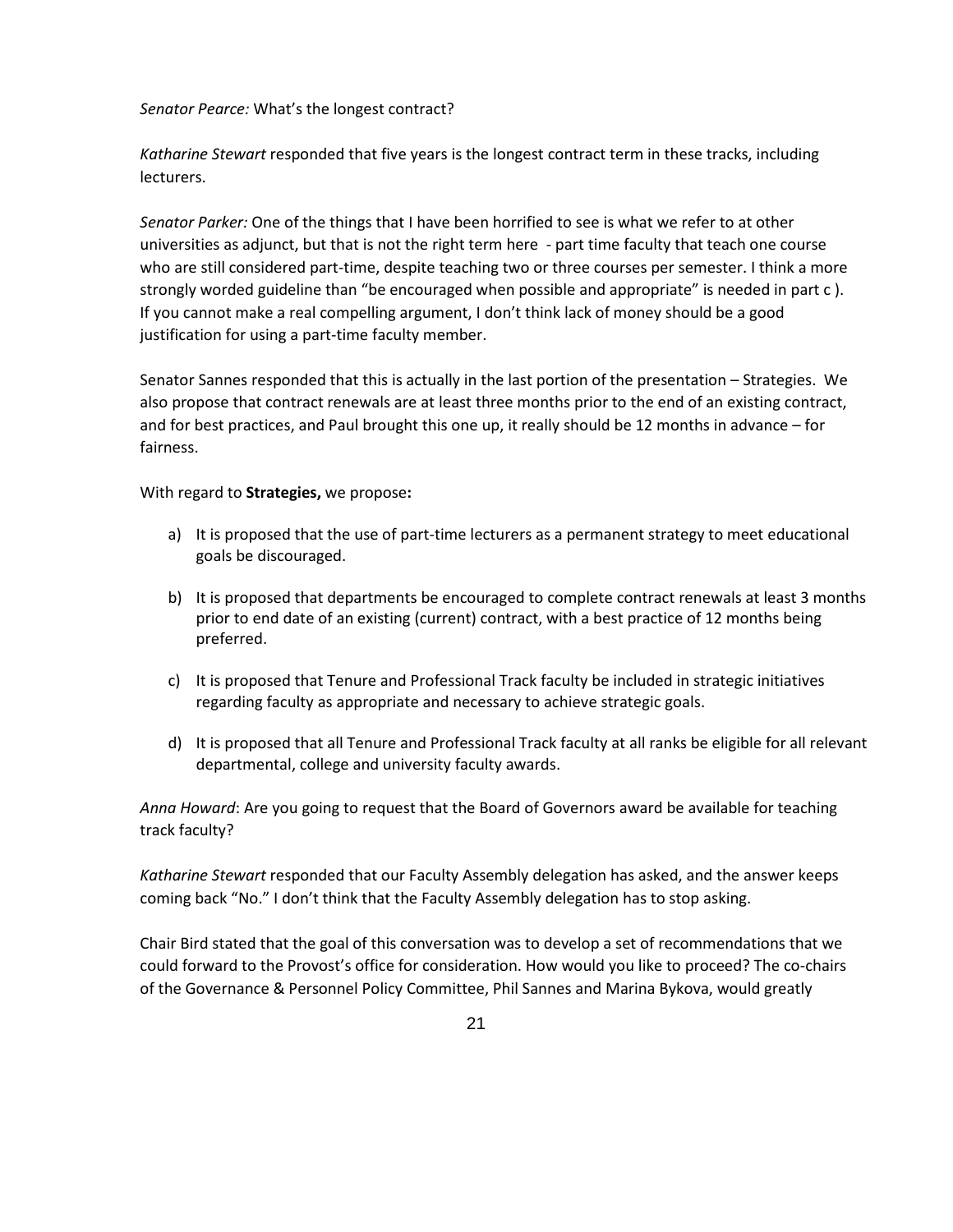appreciate it if you would send your clarifying statements and questions to them so we can incorporate them. Would you like to have another conversation?

*Senator Parker:* I would like another conversation that would result in some kind of resolution.

Senator Bykova responded that this is the goal.

Senator Sannes added that this is what we wanted to do and this is very helpful. We want to get a universal consensus.

Chair Bird added that she appreciates some of the Senators speaking about the worst-case scenarios, because that helps as well.

*Senator Lim:* For the Provost – I am curious. To implement a big part of these long-term goals, money has to come from somewhere. Will the Provost office have funds to use?

Provost Arden responded that once he gets a feeling from this group that this is agreed upon as a recommendation, then he can start having HR run the numbers on how much that actually would mean.

## **8. Old and New Business**

- a. 2018-19 Res. #1 Resolution in Favor of Implementing Paid Parental Leave for FMLA-eligible employees (DRAFT). See Attachment A.
- b. Faculty Engagement in Shared Governance at NC State. This discussion seeks input from senators for recommendations on how to reach and encourage faculty to serve on:

## Faculty Senate

Faculty Disciplinary and Discharge Hearing (603) Committee Faculty Grievance (607) and Non-Reappointment (604) Committee

"The overriding principle, however, is that responsibility for the academic welfare [of student athletes] is not an extracurricular or departmental obligation of a few faculty members and administrators; it is a fundamental responsibility of the faculty as a whole." <https://www.aaup.org/report/role-faculty-governance-college-athletics>

## *These items were tabled until the next Faculty Senate meeting on January 8, 2019*

## **9. Issues of concern**

Faculty Issues of Concern can be submitted at any time to a senator or to Faculty Senate@ncsu.edu. Faculty Senate committee meeting minutes are posted on the Faculty Senate website.